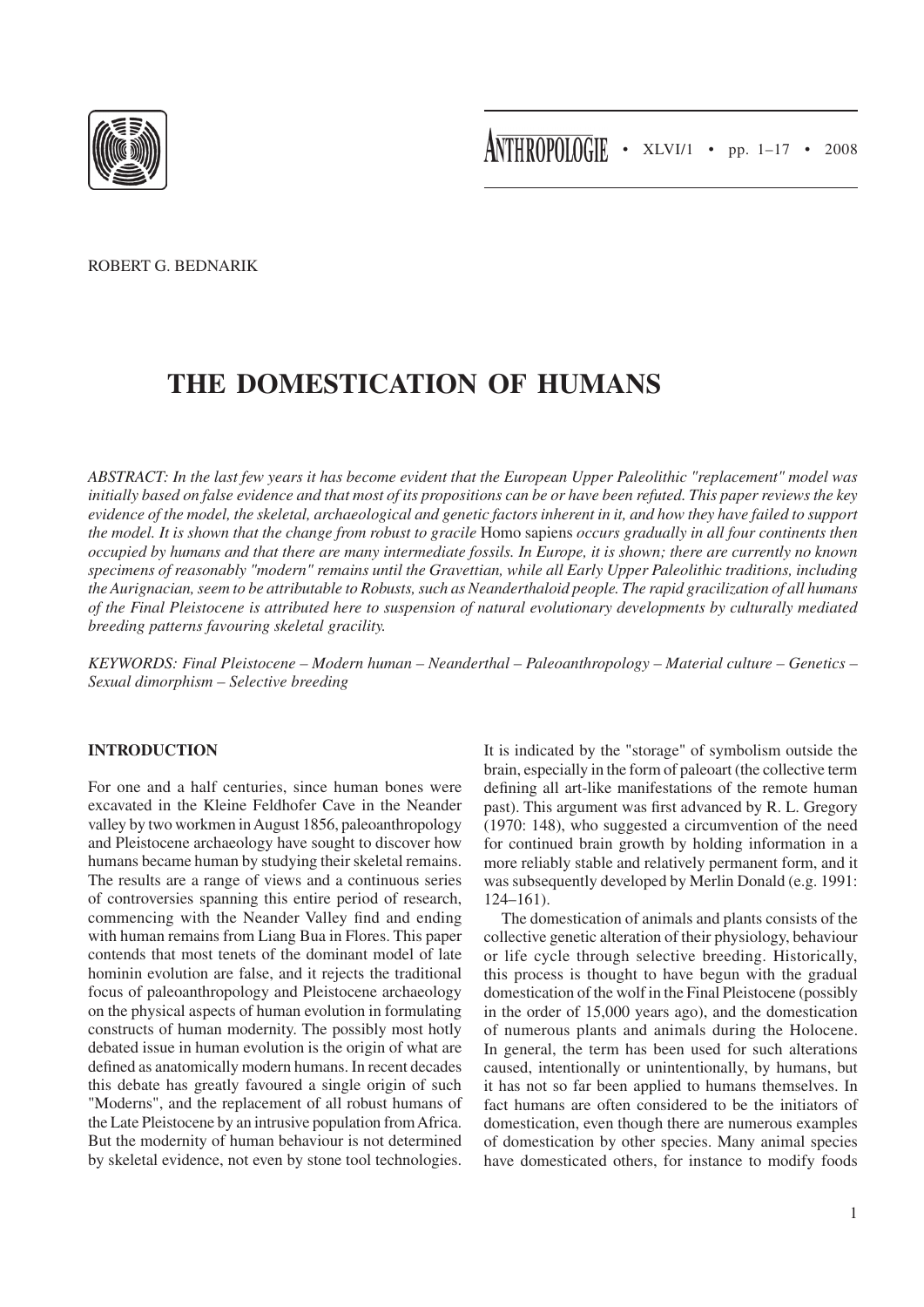indigestible by the domesticators, or for their labour or simply to serve as food source. Humans, of course, are animals too, but to what extent they might be the product of their own "domestication" has not been the subject of any attention.

This subject will be considered here, but before this is possible, it is necessary to briefly review the processes of recent human evolution, particularly during the Late Pleistocene. At the beginning of that period, about 130,000 years (130 ka) ago, only one human subspecies is thought to have existed, archaic or robust *Homo sapiens* (ignoring the controversial issues relating to a later putative *Homo floresiensis* and a series of Javan fossils). The European representative, exemplified especially by *Homo sapiens neanderthalensis*, is certainly the best known of this group, but there were similar contemporary populations also in the rest of the world then occupied by humans. Their technocomplex comprised the Middle Paleolithic or Mode 3 industries in all of their area of distribution, but called the Middle Stone Age in sub-Saharan Africa. This mode of technological production (Foley, Lahr 1997) is based on specific types of stone implements, recognizable by their typology and retouch. The cultures of these people were sufficiently advanced to support skilled navigation of the open sea, leading not only to the peopling of Australia (possibly in the order of 60 ka ago), but also to incredible further feats of seafaring. These included the settlement of very small islands hundreds of kilometers from any nearest land, such as Buka Island near New Ireland, still by people with a Middle Paleolithic technology (Bednarik 1999). Their colonization of extremely cold regions (the Arctic Circle by about 135,000 years ago; Pavlov *et al.* 2001, Schulz 2002, Schulz *et al.* 2002) disproves the notion that there were habitable regions of Europe that were unoccupied at that time. Instead it needs to be assumed that largely contiguous populations occupied most parts of the Old World as well as Australia in the second half of the Late Pleistocene. Therefore a mass movement of populations is a most unlikely demographic scenario, especially as these populations all shared similar technologies.

Perhaps roughly 50 ka ago began a process of gradual gracilization in these people, probably continuing today. It involved a reduction in muscle power and skeletal robusticity, but it is considered to have affected most especially the skull. Bone thickness and prognathism were reduced, the cranial vault became more rounded, and the supraorbital tori and occipital extensions disappeared gradually. The most important aspects of these changes were the following:

- 1. They were universal; they applied to all human populations of the Late Pleistocene, even those with poor genetic connections to other breeding populations, as in Australia and Tasmania.
- 2. These modifications involved no significant change in cranial volume; in fact the brain of Neanderthals is on average larger than that of the subsequent, more gracile people of the Eurasian region in question.

3. In an evolutionary sense, these changes are regressive and contradict the canons of evolution: they resulted in organisms that were physically weaker and more prone to fatal trauma, and had smaller brains at a time when demand on neural function is thought to have increased sharply. These changes apparently engendered no evolutionary benefit in the form of a trade-off.

It follows that if the trend from robust to gracile *Homo sapiens* is to be explained biologically, these and similar factors need to be accounted for satisfactory. For instance, it is not adequate to suggest that, in one region, such as Europe, the Graciles replaced the Robusts without any interbreeding. Not only is the contention of breeding incompatibility highly tenuous, or indeed unacceptable and perhaps refuted by the skeletal evidence, such an explanation would not account for the general and universal trend. Similarly, it would need to be explained why the human species has been so extraordinarily successful in its recent phylogenic history, despite such an ostensible trend of reducing evolutionary fitness.

The counter argument usually offered is that these reductions were more than compensated for by significant improvements in intellect, and the introduction of advanced social systems, communication and other inferred capacities that improved evolutionary advantages. However, none of these changed capacities have actually been demonstrated, or proven to have coincided with the appearance of Graciles. Their utilization here is the outcome of accommodative circular reasoning rather than a rigorous interpretation of empirical observation. For instance, where humans with a Mode 3 (Middle Paleolithic) production survived long enough to provide ethnographic insights (in Tasmania), there is no indication of an absence of essentially "modern" forms of communication, social systems, intellect or cognition. Nor is there any credible proof that these and similar features were lacking elsewhere before the appearance of Graciles. On the contrary, art-like productions, including rock art, portable engravings and proto-sculptures were produced hundreds of thousands of years ago, as were beads and pendants (Bednarik 2003). The latter are particularly telling indicators of the nonanatomical status of their users, because they demand both self-awareness and a social structure supporting the complexity of the semiotic dimensions of such objects (Bednarik 2005a).

No significant changes to the human brain, either in size or in the structure or arrangement of specific brain regions, can be cited in support of recent dramatic changes in neurophysiological capacities in humans. There is not one iota of evidence that there was any difference in the tools, ornaments, life style or any other potential measure of abilities, between presumed robust and gracile populations living at the same time in the same regions, anywhere in the world – be it in Australia, the Levant, Africa or in Europe. In Australia, the two types of humans are thought to have lived contemporaneously, leaving precisely the same cultural remains, including paleoart. In the Levant, robust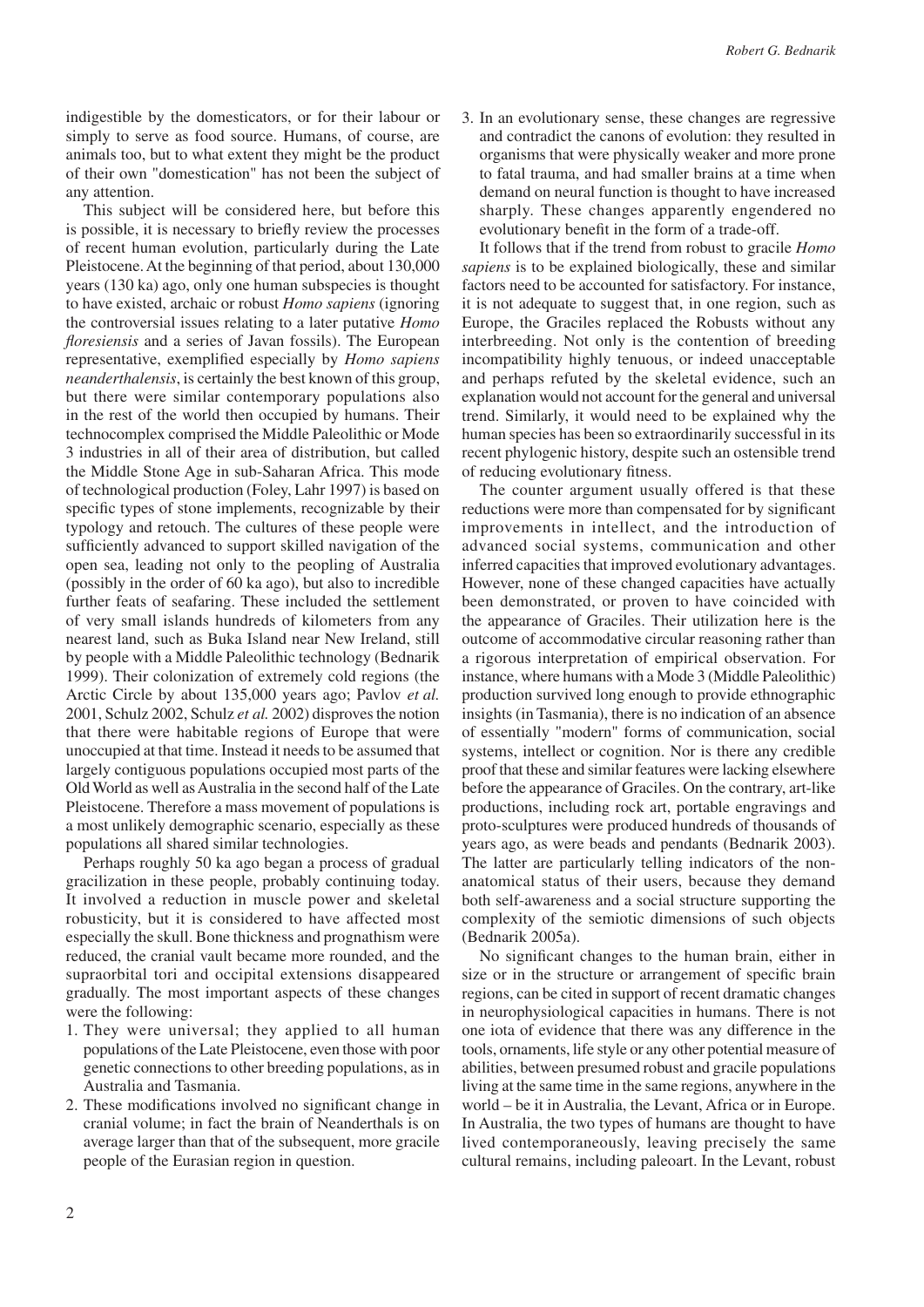and gracile populations may have been coeval during up to 100 ka (Arensburg 2002). Moreover, Levantine Robusts (Tabun, Kebara, Amud) differ significantly in their skeletal morphology from the Neanderthals of Europe and it has been questioned whether they should be described as Neanderthals. In Europe, two perceived cultural traditions, the Châtelperronian and the Aurignacian, had traditionally been attributed to Graciles, but they are now both assumed to be traditions of Neanderthals, or at least post-Neanderthals, their direct descendants (Bednarik 2006, 2007a). The second of these "cultures," the Aurignacian, includes artistic masterworks of a sophistication not matched by most hunter-fisher-forager societies, and certainly not matched for the rest of the Pleistocene, i.e. the subsequent >20 ka. The self-promoting assumption of modern people that the Robusts of 30 or 40 ka ago were not as culturally, cognitively or intellectually advanced as their more gracile contemporaries is reminiscent of the claims of recent centuries, that indigenous peoples of various continents were culturally, cognitively or intellectually backward. It is almost certainly just as false.

## **Europe's hominins of the early "Upper Paleolithic"**

To consider the course of human evolution over the last thirty or forty millennia of the Pleistocene, it is essential to first review what we know about its physical evidence – and especially to correct some very influential misconceptions. Without such preliminary considerations it would be impossible to effectively explore the question why and how modern people developed over the Final Pleistocene. There have been numerous corrections to the existing record just in the last few years. For instance, an extraordinary number of European human fossil remains, previously attributed with confidence to the Upper Paleolithic, have recently been found to be in fact of the Holocene. In Germany alone, these revisions have shown that only one of the numerous *Homo sapiens sapiens* fossils there is older than 13 ka BP, the interred specimen from Mittlere Klause in Bavaria, being around 18,500 radiocarbon years old. The human remains of four individuals from Vogelherd in Germany have long been prime exhibits of the school claiming that modern Europeans invaded from Africa between 30 and 40 ka ago (Bräuer 1981, 1984a, 1984b, Stringer 1984a, 1984b, 1985, 1989, Stringer, Andrews 1988, Mellars, Stringer 1989, Wainscoat *et al.* 1986, Wainscoat 1987, Cann *et al.* 1987). They dated these specimens to about 32 ka BP, claiming they were of the Aurignacian tool tradition (Churchill, Smith 2000a, 2000b). Yet any examination of the main specimen, the skull of Stetten I, reveals its modern appearance, both anatomically and in terms of its preservation. More careful commentators have long warned that "judging by its appearance it would fit much better into a late phase of the Neolithic" (Czarnetzki 1983: 231, my translation). Gieseler (1974) had expressed similar concerns about Stetten II, a cranial fragment, and H. Müller-Beck (pers. comm. 2002) also favoured an attribution to the site's Neolithic occupation. Direct dating now places all four specimens between 3980 $\pm$ 35 BP and 4995 $\pm$ 35 BP, i.e. in the Late Neolithic (Conard *et al.* 2004).

Another German find, the Hahnöfersand calvarium, was described as so robust that it was judged to show typical Neanderthal features, and was dated to 36,300±600 BP or 35,000±2000 BP (Bräuer 1980). Recently secured direct dates from this Neanderthal find place it at 7470±100 BP or 7500±55 BP (Terberger, Street 2003). When the skull fragment from Paderborn-Sande, which Henke and Protsch  $(1978)$  had established to be  $27,400\pm600$  years old, was opened for sampling, it still released a smell of putrefaction: it is only 238±39 carbon years old (Terberger, Street 2003). Yet another cranial fragment, from Binshof, dated by Protsch to  $21,300\pm320$  BP, is in fact only  $3090\pm45$  years BP. The skull from the Kelsterbach site, 31,200±1600 years old according to Protsch and Semmel (1978; also Henke, Rothe 1994), is now also thought to be of the Holocene, probably of the Metal Ages (Terberger, Street 2003), but has disappeared from its safe.

Before we wonder how all these mistakes could have possibly occurred, we need to reconsider many more specimens of supposedly Early Upper Paleolithic (EUP) Europe that have been falsely interpreted. Another key find often cited by the replacement advocates is the "modern" Robust from Velika Pećina, Croatia, now known to be only 5045 ± 40 radiocarbon years old (Smith *et al.* 1999). Like the Vogelherd and other specimens, those from Roche-Courbon (Geay 1957) and Combe-Capelle (originally attributed to the Châtelperronian levels; Klaatsch, Hauser 1910) are now thought to be Holocene burials (Perpère 1971, Asmus 1964). Similar considerations apply to the partial skeleton from Les Cottés, whose stratigraphical position could not be ascertained (Perpère 1973). Human skeletal finds from La Quina, La Chaise de Vouthon and Les Roches are too fragmentary to provide diagnostic details. The *os frontale* and fragmentary right maxilla with four teeth from La Crouzade, the mandible fragment from Isturitz and the two juvenile mandibles from Les Rois range from robust to very robust. The Fontéchevade parietal bone does lack prominent tori but the site's juvenile mandibular fragment is robust, and the remains from La Rochette now appear to be of the Gravettian rather than the Aurignacian. The same applies to the Crô-Magnon specimens, which have long been held up as the paragon of Aurignacian "modern" humans. Their recent re-dating to about 27,760 carbon years BP seems to place these "type fossils" of "modern" skeletal anatomy in Europe into the Gravettian (Henry-Gambier 2002). Moreover, the very pronounced supraorbital torus, projecting occipital bone and other features of Crô-Magnon cranium 3 are Neanderthaloid rather than gracile.

The same pattern is even more pronounced in the many Czech specimens of the time, whose full physical modernity is not at all evident. For instance, the Mladeč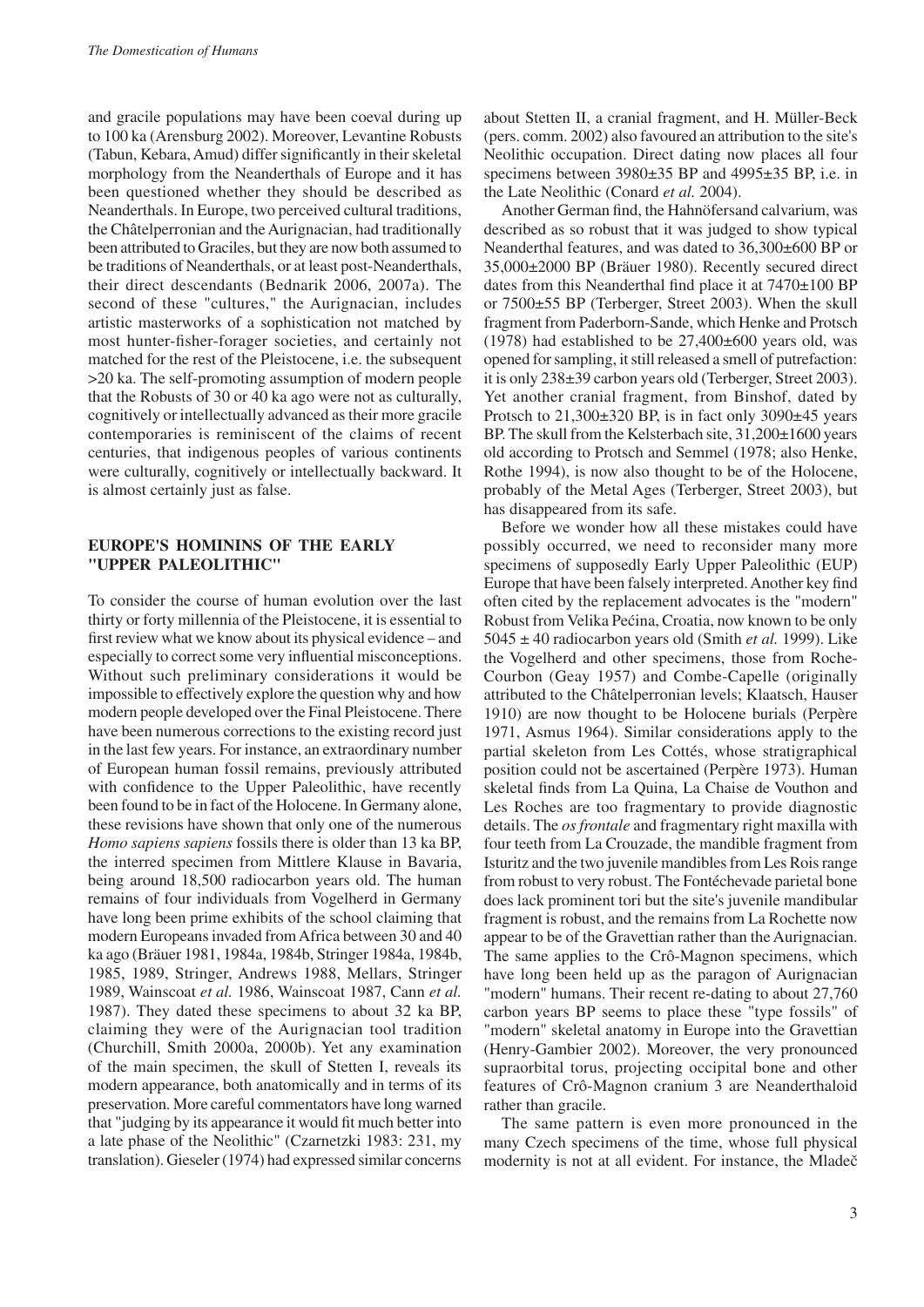sample, now dated to between 26,330 and 31,500 BP (Wild *et al.* 2005), is certainly not "modern," but of a form of "post-Neanderthals" of distinctive sexual dimorphism (see below). It shares this "intermediate" position with numerous other very robust specimens from the same region, such as those from Pavlov and Předmostí (both between 26 and 27 ka), Podbaba (undated), and the slightly more gracile and more recent population from Dolní Věstonice. Morphologically similar specimens also come from other parts of Europe, including Cioclovina (Romania), Bacho Kiro levels 6/7 (Bulgaria) and Miesslingtal (Austria), while the maxilla from Kent's Cavern, United Kingdom  $(-31<sup>14</sup>C$  ka BP) and the Romanian remains from Peştera Cioclovina  $(\sim 29$  <sup>14</sup>C ka BP) are undiagnostic and lack archaeological contexts. In fact, a pattern of features intermediate between the archaic *Homo sapiens* and *Homo sapiens sapiens* is found in literally hundreds of Eurasian specimens of the last third of the Late Pleistocene. They include examples, some of them much older, from right across the breadth of Eurasia, such as those from Lagar Velho, Crete, Starosel'e, Rozhok, Akhshtyr', Romankovo, Samara, Sungir', Podkumok, Khvalynsk, Skhodnya, Narmada, as well as Chinese remains such as those from the Jinniushan and Tianyuan Caves (Shang *et al.* 2007). This presents an overall picture that is very different from that which the replacement protagonists prefer. Their model cannot tolerate intermediate or liminal forms, nor can it allow hybrids, yet in Europe there is a clear continuation of Neanderthaloid features right up to and into the Holocene (e.g. Hahnöfersand, Drigge). Similarly, in Australia clear Robusts occur frequently up to the very end of the Pleistocene, e.g. on the Murray River.

The earliest liminal "post-Neanderthal" finds currently available in Europe are the Peştera cu Oase mandible from Romania (Trinkaus *et al.* 2003), apparently in the order of 35 ka years old, and the partial cranium recently found in another part of the same cave (Rougier *et al.* 2007). Both lack any archaeological context and are not "anatomically modern." The six human bones from another Romanian cave, Peştera Muierii (~30 14C ka BP), are also clearly intermediate between robust and gracile Europeans (Soficaru *et al.* 2006). *There is thus not a single gracile specimen now in all of Europe that can safely be linked to Aurignacian or other EUP occupation evidence*. On the other hand, there are at least six EUP sites that have produced human skeletal remains attributed to Neanderthals: the Châtelperronian layers of Saint Césaire (~36 ka) and Arcy-sur-Cure (~34 ka) in France, the Aurignacian of Trou de l'Abîme in Belgium, the Hungarian Jankovichian of Máriaremete Upper Cave (~38 ka; Gábori-Csánk 1993), the Streletsian of Sungir' in Russia (which yielded a Neanderthaloid tibia from a triple grave of "Moderns"), and the Olschewian of Vindija in Croatia (Ahern *et al.* 2004). The Neanderthals at the latter site are the most recent such remains reported so far  $(28,020 \pm 360 \text{ and } 29,080 \pm 400 \text{ carbon years BP}).$ Like other late specimens they are much more gracile than most earlier finds – so much that many consider them as

transitional (e.g. Smith, Raynard 1980, Wolpoff *et al.* 1981, Frayer *et al.* 1993, Wolpoff 1999, Smith *et al.* 2005).

History therefore seems to be repeating itself here: until 1979, the Châtelperronian had been considered to be of "Moderns," and after its "Neanderthal" makers were recognized, it was argued that they must have "scavenged" the tradition's portable paleoart objects from "Moderns" (e.g. White 1993, Hublin *et al.* 1996). In this it was ignored that the numerous beads and pendants of the Russian Spitzinian tradition are even older, >40 ka (Bednarik 2007b: Fig. 4). We have seen similarly absurd suggestions concerning the use of tools and fire by *Paranthropus robustus* at Swartkrans, explained away as evidence of "imitation" of human behaviour. Moreover, beads have been in use for hundreds of millennia, e.g. at El Greifa site E, Bedford, St. Acheul, Repolust Cave; cf. Bednarik 2005a). Now we are facing the realization that the Aurignacian as well as all other EUP traditions seem to be the work of Neanderthals. Instead of the much-vaunted replacement, all evidence suggests a general trend from robusticity towards gracility, occurring over tens of millennia – just as it is found anywhere else then occupied by humans. Even the "late Neanderthals" (who could just as easily be called very robust "Moderns") present significant reduction in "Neanderthaloid" features, such as mid-facial prognathism and supraorbital tori (e.g. La Quina 9, Vindija). Between 35 and 30 ka ago, they begin to grade into populations of still extensive robust traits, especially in the males, but of progressively more gracile features. After 25 ka BP, robusticity still continues to decline, right up to the Late Holocene. Therefore the assumption of a replacement by an intrusive population has no justification, such an event cannot be located at any particular point in time, nor can it be attributed to any perceived sudden change in technology.

#### **Cultural and genetic evidence**

The EUP industries of Eurasia first appear fairly simultaneously between 45 ka and 40 ka BP, or even earlier, at widely dispersed locations from Spain to Siberia (e.g. Makarovo 4/6, Kara Bom). Senftenberg, a clearly Upper Paleolithic blade industry in the middle of Europe has even been dated to 48,300±2000 (GRO-1217) or >54,000 years BP (GRO-1771) (Felgenhauer *et al.* 1959, 60). The Aurignacian of El Castillo level 18, in Spain, seems to commence well before 40 ka ago (Cabrera Valdés, Bischoff 1989; carbon dates of 40,000±2100, 38,500±1800, 37,700±1800 BP). At Abric Romani, the lowest AMS dates from the Aurignacian average 37 ka BP, but the probably more relevant uranium-series dates point to a sidereal age of 43 ka BP (Bischoff *et al.* 1994). At El Pendo (González Echegaray *et al.* 1980), the Lower Périgordian (i.e. Châtelperronian) industry, attributed to Neanderthals in France, overlies two Early Aurignacian levels, a stratigraphic pattern also observed in France, e.g.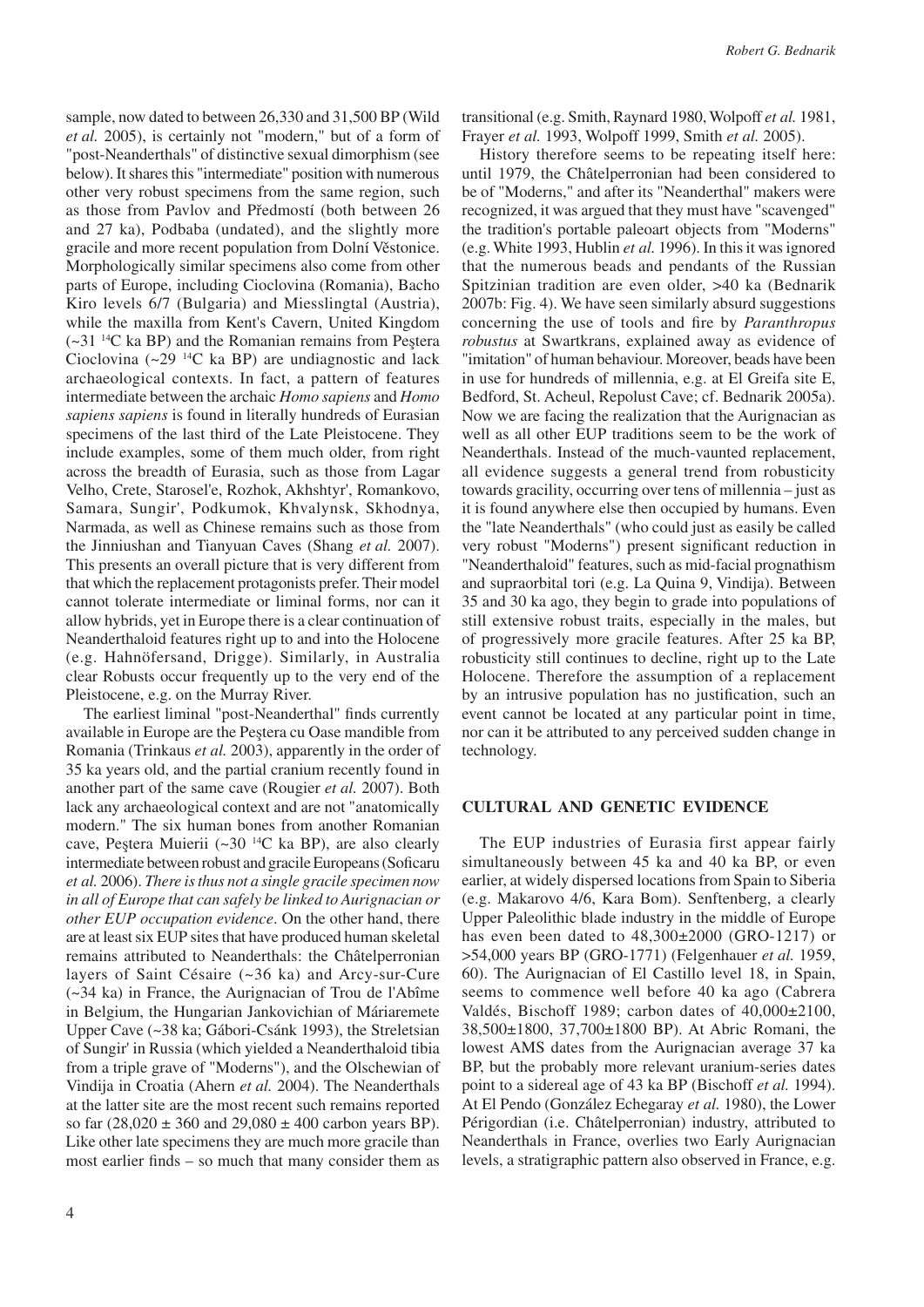at Roc de Combe (Bordes, Labrot 1967) and La Piage (Champagne, Espitalié 1981). The Châtelperronian at Morín Cave has been dated to about 36,950 carbon-years BP, an antiquity similar to that of the same tradition at French sites (37–33 ka BP). The most recent "Middle Paleolithic" occupation known in Spain, however, is at Abric Agut. According to both radiocarbon and U-series dating, it occurred 13 to 8 ka BP, i.e. at the Pleistocene-Holocene interface (Vaquero *et al.* 2002). Like many other finds, it shows how illusory the separation of the Middle and Upper Paleolithic cultures is (Bednarik 1995a).

The Iberian pattern of a mosaic and gradually decreasing component of Middle Paleolithic technology of regional EUP lithic industries applies through much of Europe. In southern Italy, variants such as the Uluzzian (Palma Di Cesnola 1976, 1989), the Uluzzo-Aurignacian and the Proto-Aurignacian (43–33 ka BP) have been reported (Kuhn, Bietti 2000, Kuhn, Stiner 2001). The Olschewian of the Alpine region, another Aurignacoid tradition (42–35 ka BP), developed from the final Mousterian (Bayer 1924, 1929, Bächler 1940, Brodar 1957, Malez 1958). Further east this mosaic includes the Bachokirian of the Pontic region (>43 ka BP), the Bohunician of east-central Europe (Svoboda 1990, 1993; 44–38 ka BP), and the Spitzinian of Russia (>40 ka). The Streletskian remains dominated by bifacial artefacts are inspired by the Eastern Micoquian or Mousterian, in parts of Russia still contemporary. Indeed, the regions of the Don river, the Crimea and northern Caucasus experience the coexistence of seven accepted tool traditions between 36 ka and 28 ka BP: the Mousterian, Micoquian, Spitzinian, Streletskian, Gorodtsovian, Eastern Szeletian and Aurignacian (Krems-Dufour variant). The introduction of a first fully developed "Upper Paleolithic" tradition (the Kostenkian) appears only about 24 ka at the Kostenki-Borshevo site complex. A succession of traditions connecting Middle Paleolithic biface technocomplexes, including the late Eastern Micoquian, with typical Late Paleolithic ones, continues through the Szeletian of eastern Europe (Allsworth-Jones 1986; 43–35 ka BP), the Jankovichian of Hungary, and the Altmühlian (ca 38 ka BP), Lincombian (38 ka BP) and Jerzmanowician (38–36 ka BP). These "intermediate" industries all demonstrate the continuity between Middle and Upper Paleolithic technocomplexes. A degree of regionalization precedes this period even in the Late Mousterian (Kozłowski 1990, Stiner 1994, Kuhn 1995, Gamble 1999, Riel-Salvatore, Clark 2001), marked by both miniaturization and increasing use of blades, by improved hafting and the use of backed or blunted-back retouch, apparently heralding subsequent developments. The artificial dichotomy has only served to overemphasize gradual changes in technology (Fedele *et al.* 2003). The specious separation of Middle and Upper Paleolithic has even less currency in Africa (e.g. Howieson's Poort, Amudian), India (Bednarik 1994a, Bednarik *et al.* 2005) or China (Xing Gao, Norton 2002), or in Australia (where the Middle Paleolithic mode of production [Foley, Lahr 1997] continues until well into the Holocene).

Instead of a sudden change of technology at any time during the time interval from 45 ka to 25 ka ago, we observe a complex mosaic of regional traditions which, in general, exhibit a gradual change of several variables, such as tool size, knapping method, retouch and reuse. This suggests in all cases *in-situ* evolution of cultures, rather than the effects of intrusive traditions. It also mirrors the development in human morphology documented above. Moreover, wherever robust and more gracile forms of humans apparently co-existed locally, be it in the Levant, in Australia or in any part of Europe, they are thought to have shared fairly similar cultures, technologies, even ornaments. The notion that one can trace ethnic differences through tool assemblages is therefore unlikely to be helpful in understanding the cultural dynamics of this period.

This is even more apparent when we consider the distribution, temporally and spatially, of evidence suggestive of symbol use, such as paleoart, beads and pigment use. To explain the sudden appearance, about 33–32 ka ago, of sophisticated art at such sites as Hohlenstein-Stadel (Schmid 1989), Hohle Fels (Conard *et al.* 2003), Vogelherd (Riek 1934), Galgenberg (Bednarik 1989), Chauvet Cave (Chauvet *et al.* 1995, Clottes *et al.* 1995, Bednarik 1995b, Clottes 2001), l'Aldène (Ambert *et al.* 2005, Ambert, Guendon 2005) or Baume Latrone (Bégouën 1941, Bednarik 1986), three basic possibilities could be considered: the arrival of new people with a new culture; or an extraordinary local development of these faculties; or a taphonomic explanation (cf. Bednarik 1994b). To demonstrate the first we would need preceding evidence of such artistic works from regions through which this imagined intrusive population passed. No such evidence has ever been presented. To succeed in replacing a resident population, these migrants would have to arrive in significant numbers, yet such change cannot be attributed to any specific point in time. The second alternative, sudden *in-situ* development, involves no replacement of people, but it is an unlikely explanation. The third, a scientific explanation, is logical and by far the most persuasive, yet it is not usually considered. It suggests a more gradual development and a taphonomically truncated record. Cave art, especially, is almost certainly the result of a taphonomic fluke (which invalidates practically all of its popular interpretations), but the same explanation also applies to portable art.

Another aspect of this phenomenon is that of its timing and cultural attribution. At least in southern Europe, the combined effects of the Campanian Ignimbrite event (between 35,600±150 and 33,200±600 carbon-years BP; Barberi *et al.* 1978, Deino *et al.* 1994) and the roughly contemporary Laschamp geomagnetic excursion (Fedele *et al.* 2002, 2003) are assumed to have rejuvenated carbon dates in the wider region. Paleoart such as the early phase in Chauvet needs to be assumed to be perhaps 35 to 38 ka old, because the Campanian Ignimbrite event occurred most probably 40,012 years BP (Fedele, Giaccio 2007). It is safely attributed to the Aurignacian (contra Pettitt,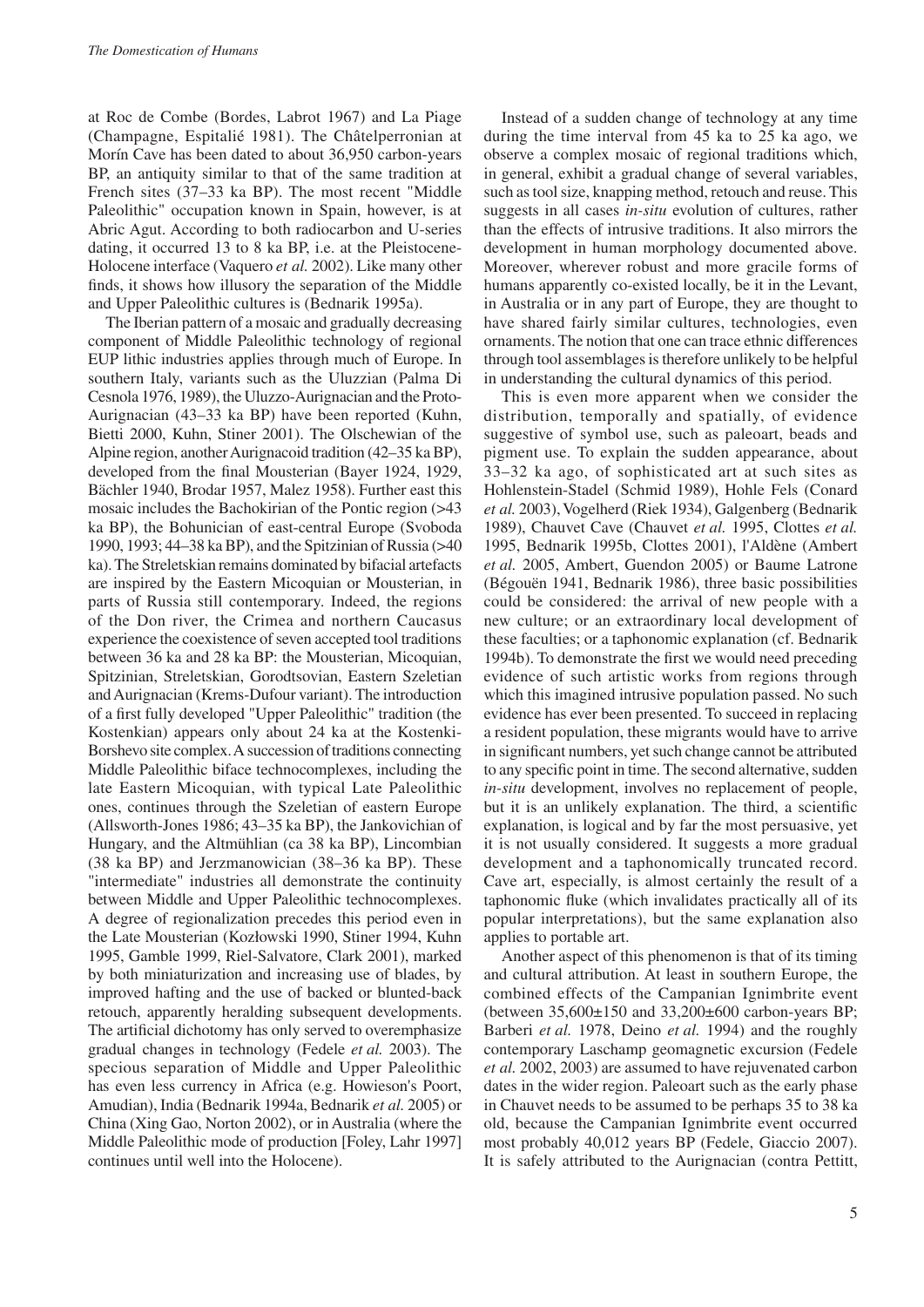Bahn 2003), a tool tradition we now recognize as the work presumably of Neanderthals (Bednarik 2005b, 2006).

Perhaps more relevantly, paleoart such as beads, pendants, cupules and linear petroglyphs, portable geometric engravings and manuports, as well as pigment use, has been demonstrated to occur widely in pre-"Upper Paleolithic" contexts (Bednarik 1992, 2003). The Lower Paleolithic corpus, hundreds of millennia old, ranges from the solidly dated 540 cupules at two Indian sites (Bednarik *et al.* 2005) to the several hundred Acheulian *Porosphaera globularis* fossils indisputably used as beads (Bednarik 2005a); and from the Bilzingsleben engravings (Bednarik 1995c), now confirmed to be deliberate (Steguweit 1999), to the demonstrated use of red pigment in various continents (Bednarik 2003). This evidence is more than adequate to demonstrate hominin "modernity", because it proves the external storage of symbolic information (Gregory 1970: 148, Donald 1991), which is demonstrated even by a single instance. It is supplemented by the evidence of hominin seafaring ability by 840 ka ago at the latest (Bednarik 1999), another indicator of advanced cognition in the hominins concerned. Once again, the idea of a need to explain the appearance of "art" in Europe by postulating an intrusive population and a wholly fictional replacement scenario looks absurd.

It is therefore justified to ask what could have led to this replacement paradigm. We have already considered one factor, the numerous false datings of European Final Pleistocene human remains. Another is the creation of artificial plateaus through dating, interpretation and dogmatic research models. More important still appears to be the false sense of security imported from biased genetic research propping up the "African Eve" model. This very popular theory proposes that gracile humans from Africa invaded Europe, and replaced the resident "Neanderthals" either by genocide, by out-competing them, or by introducing new diseases ("African Eve"; Stringer, Andrews 1988). Another model concedes that there was interbreeding between the two populations, squarely contradicting the key element of the first theory: that the two populations could not interbreed ("Afro-European *sapiens*"; Bräuer 1984c). Also proposed have been a "wave theory" (Eswaran 2002) and an "assimilation theory" (Smith *et al.* 2005), which like Bräuer's theory are merely variations of the Multiregional Theory (Relethford 2001, Relethford, Jorde 1999, see Wolpoff, Caspari 1996). To support the various African invasion models, different research teams have produced different genetic distances in nuclear DNA, i.e. the distances created by allele frequencies that differ between populations (e.g. Cann *et al.* 1987, Vigilant *et al.* 1991, Ayala 1996). Some geneticists concede that the model rests on untested assumptions; others oppose it (cf. Barinaga 1992, Templeton 1996, Brookfield 1997). The various genetic hypotheses about the origins of "Moderns" place the hypothetical split between Moderns and other humans to times ranging from 17 to 889 ka BP. They all depend upon preferred models of human demography, for which

no sound data are available. The divergence times projected from the diversity found in nuclear DNA, mtDNA, and DNA on the non-recombining part of the Y chromosome differ so much that a time regression of any type is extremely problematic. Contamination of mtDNA with paternal DNA has been demonstrated (Gyllensten *et al.* 1991) and Kidd *et al.* (1996) have shown that, outside Africa, the elements the haplotypes are composed of largely remain linked in a limited set of them. The genetic picture in Africa as well as elsewhere has been found to be far more complicated than the Eve proponents ever envisaged. Gutierrez *et al.* (2002) have shown how the much-promoted claims that Neanderthals were genetically different from modern Europeans, based on very fragmentary DNA sequences, are seriously misleading. Their analysis suggests that the pair-wise genetic distance distributions of the two human groups overlap more than claimed, if the high substitution rate variation observed in the mitochondrial D-loop region and lack of an estimation of the parameters of the nucleotide substitution model are taken into account. Pruvost *et al.* (2007) have demonstrated the rapid deterioration of DNA after excavation, and the substantial loss of genetic material in fossils through treatment and storage. The fragmentary sequences secured from such specimens and their interpretations may be questioned. More reliable are genetic studies of living populations, which have shown that both Europeans and Africans have retained significant alleles from multiple robust populations (Hardy *et al.* 2005, Garrigan *et al.* 2005, cf. Templeton 2005). The Neanderthal genome seems to include an excess of human-derived single nucleotide polymorphisms (Green *et al.* 2006). Teeth are considered the most reliable indicator of genetic distance or proximity, and a comprehensive study of the fossil dental record has shown unambiguously that European populations are consistently related to those of Asia, and not to Africans (Martinón-Torres *et al.* 2007). This is confirmed by the cellular traits of tooth enamel compositions, which Europeans share with "Neanderthals", but not with Africans (Weiss, Mann 1978).

Relethford (2002) has detected drastic spatiotemporal changes in the genetic profiles of three recent Chinese populations, negating the idea of regional genetic homogeneity. Assumptions about a neutral mutation rate and a constant effective population size are unwarranted, and yet these variables determine the outcomes of all the genetic calculations. For instance, if the same divergence rate as assumed by one such model (2%–4% base substitutions per million years) is applied to the human – chimpanzee genetic distance, it yields a divergence point of 2.1 to 2.7 million years, which we consider unambiguously false. Nei (1987) suggests a much slower rate, 0.71% per million years, according to which the human-chimpanzee separation would have occurred 6.6 million years ago, which is close to the estimate from nuclear DNA hybridization data, of 6.3 million years. However, this would produce a divergence of Moderns at 850 ka BP, over four times as long ago as the favoured models, but Nei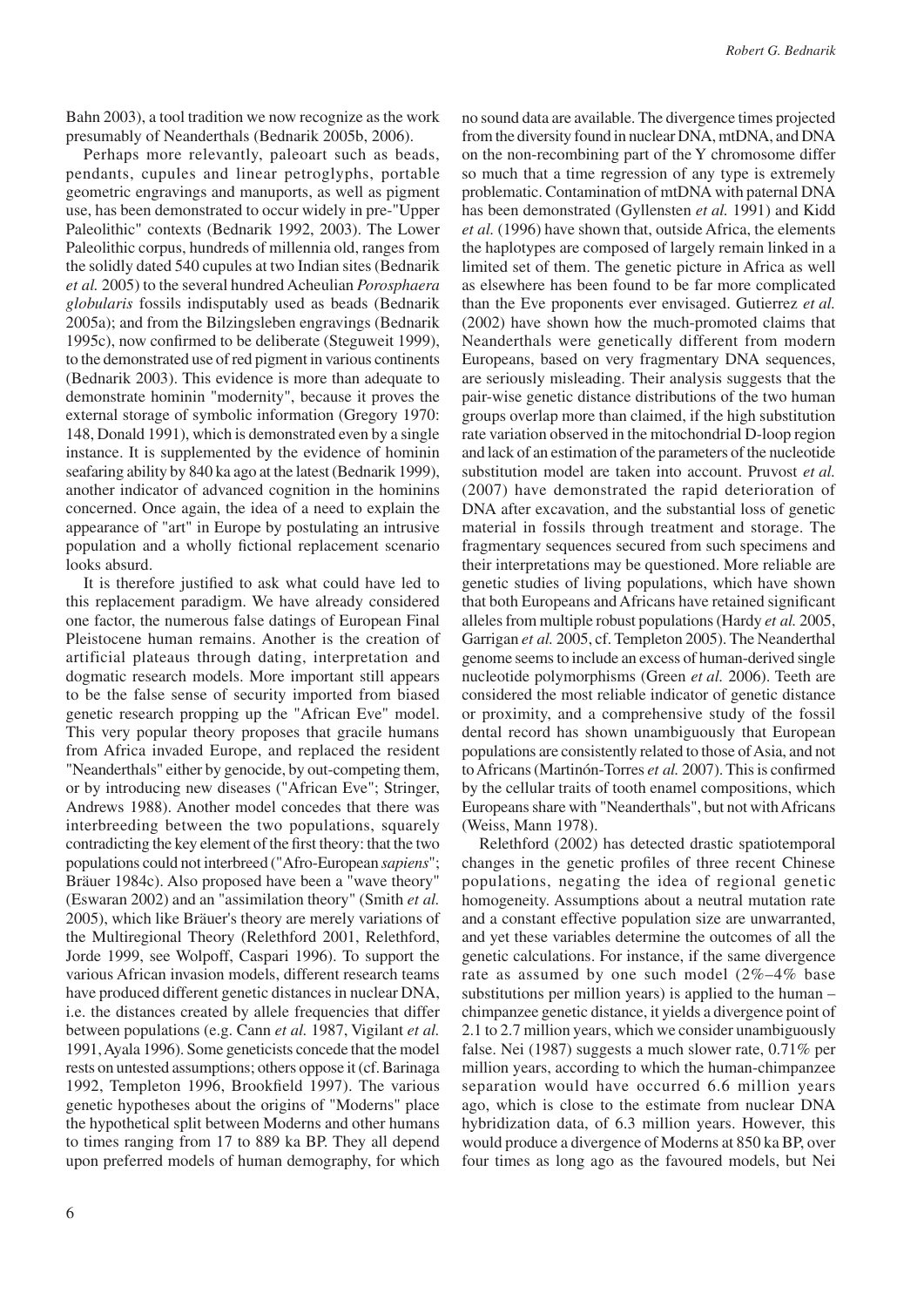has since abandoned his prediction. To explain away the perplexingly late split of the Moderns, some of the shortrange geneticists have even resorted to suggesting mtDNA transfer between "proto-humans" (e.g. australopithecines) and proto-chimpanzees (i.e. species presumably separated by millions of years of evolution), while at the same time excluding such a possibility for robust and gracile, fully human populations (Hasegawa *et al.* 1985). Another genetic model (Pennisi 1999) has modern humans evolving from two discrete populations, one resulting in modern Africans, the other in non-Africans. In the absence of any reliability of the proposed rates of nucleotide changes and the many variables still to be accounted for effectively, the contentions by the replacement advocates are clearly premature, and nucleotide recombination renders their views redundant (Strauss 1999).

The base-pair substitution rates of all global models were based on the usually false assumption of single colonization events and their timing. Many islands and some continents were colonized more than once (Bednarik, Kuckenburg 1999). For instance in Australia, the lineage of the earliest known "anatomically modern" remains, Lake Mungo 3, has been shown to have probably diverged before the most recent common ancestor of contemporary human mitochondrial genomes (Adcock *et al.* 2001). The available genetic data suggest that gene flow occurred in Old World hominins throughout much of recent human evolution (Templeton 1996), as confirmed by all available paleoanthropological and archaeological empirical evidence. Genetic drift, introgression and episodic genetic isolation, rather than mass migration, probably account for the mosaic of hominin forms through time.

The abandonment of EUP occupation sites in southern Italy suggests dramatic effects on the ecosystem and human population there and elsewhere, caused by the CI event and the immediately subsequent Heinrich Event 4 (Heinrich 1988). The changes in stone tool technology over the subsequent millennia, Fedele *et al.* (2002, 2003) suggest, are the effects of a bottleneck induced by environmental conditions demanding changes and improvements in technology. The dynamics of demographic adjustments and adaptation could plausibly affect genetics and human morphology. A reduction in gene pool size is the most effective factor in the acceleration of phylogenetic change in a population, particularly if combined with genetic drift and introgressive hybridization across contiguous populations subjected to demographic adjustments. Genetic bottlenecks, however, tend to reduce fitness in the population (Bryant *et al.* 1986), rather than bring about the population's "supremacy" (cf. Hawks *et al.* 2000). Moreover, there is no evidence that the humans subsequent to the CI event were anything other than late Neanderthals; there is no indication of the presence of "more modern" types in Europe at that stage (40 ka BP). Nor are the pre- and post-IC event artifact assemblages sufficiently different to postulate any involvement of intrusive populations.

## **In lieu of a mythology**

The use of unproven taxonomic technological divides, especially that between the Middle and Upper Paleolithic, as reified tools of analysis and definition, is as unfortunate as the use of minor skeletal differences, such as those between "Neanderthals" and "Moderns", in inventing movements of populations. Human culture is what determines humanness, and overemphasized cranial differences or trivial skeletal differences between robust and gracile *H. sapiens* populations lacking appreciable cultural differences are of limited relevance to questions of recent human evolution. The unwillingness of the short-range protagonists to learn from evidence conflicting with their dogma is also of concern (e.g. Mellars 2005). Concerning the "explosion" of the "Upper Paleolithic," there is no evidence that the rate of technological development in Europe between 45 ka and 28 ka, the time still dominated by Neanderthaloids, was greater than the rate during the second half of the period so named. On the contrary, the significant cultural revolutions we find in the Gravettian, Solutrean and especially Magdalenian technological traditions are at least as momentous. This is so even before we consider the highly distorted nature of all Pleistocene records, which omit, for instance, all evidence of the presumably more advanced half of the human world population. That half of humanity lived on seashores, in deltas and along the lower reaches of the major rivers. Because of the subsequent rises in sea level, we have no knowledge of the cultures, technologies or human morphology of any Pleistocene coastal people. If the presumably more sedentary coastal populations in Europe had been more gracile than the more mobile tribes of the hinterland – the only ones we can have any evidence of – this could easily account for the available data, much in the same way as the cave art is a result of taphonomically truncated evidence. When sea levels approached their present state, during the Early Holocene, we detect yet another invented "revolution," the Mesolithic. Its appearance is at least partly attributable to coastal people becoming visible for the first time on the archaeological record. So much of pre-historic archaeology seems to be made up of such misinterpretations of essentially taphonomic factors.

Constructive dialogue is very difficult in this epistemological environment dominated by false deductions and accommodative reasoning. If hypotheses were framed in terms of falsifiability, their inherent flaws could be detected by refutation.

The replacement proponents had strongly contended that "a whole spectrum of radical cultural innovations" (Mellars, Stringer 1989: 8) appeared with the beginning of the Aurignacian, and that the "symbolic explosion model for the Middle–Upper Paleolithic transition, criticized by Bednarik, has the merit of emphasizing the entirely modern character of the Aurignacian behaviour" (d'Errico 1995: 618). According to them, the people of the Aurignacian are "indistinguishable" from us in terms of cognition,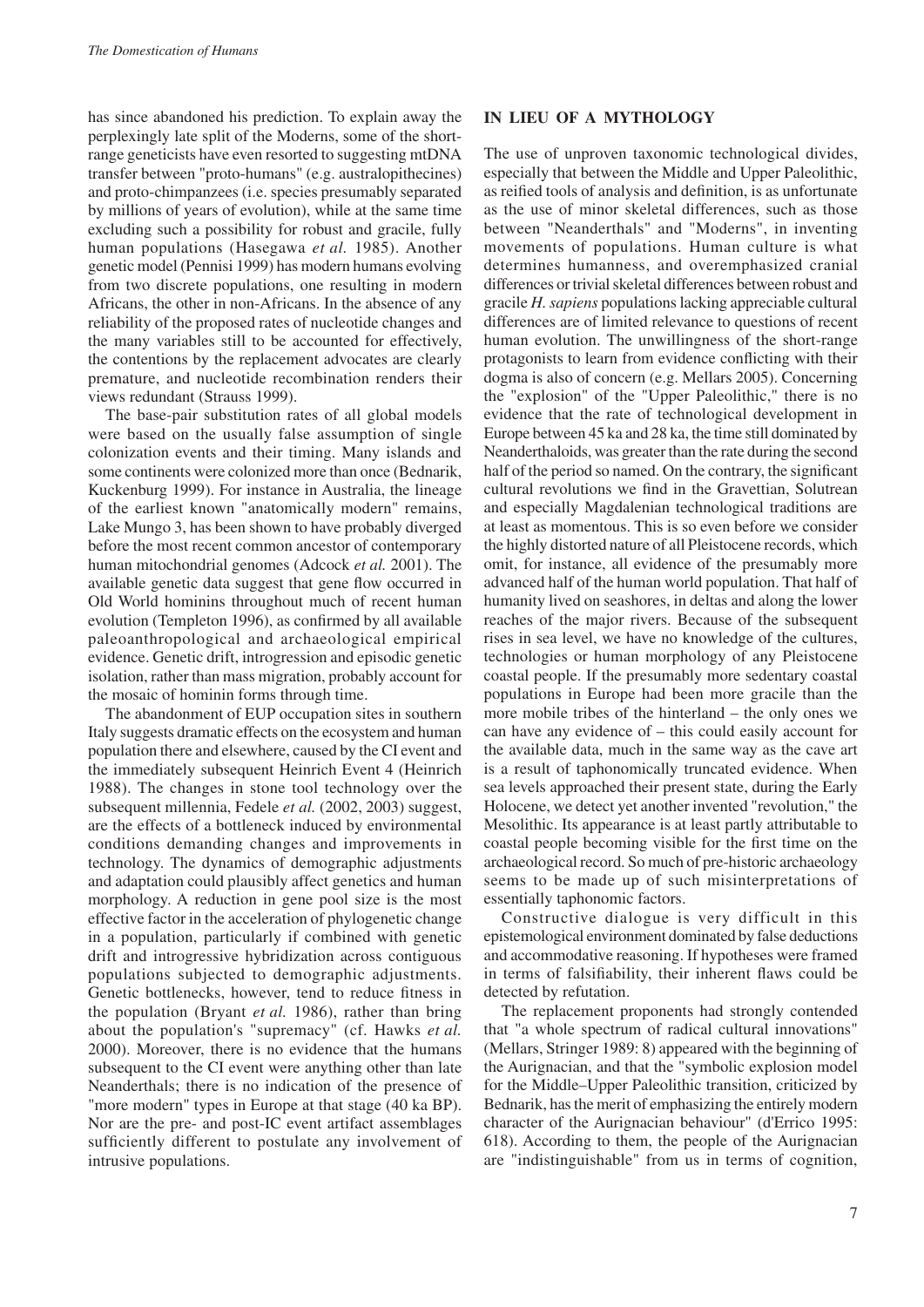

Figure 1. Mladeč 1, 6 and 5, Czech Republic, showing the striking morphological differences between the two females on the left and the male on the right. (To facilitate comparison, all specimens are shown facing the same direction.)

behaviour and cultural potential. Since the period from 45 ka to 28 ka BP has produced dozens of "Neanderthal" remains in Europe, but no securely dated, unambiguously fully modern human remains (in the anatomical sense), it follows that these Neanderthals were of "entirely modern" cognition, behaviour and cultural potential, according to the replacement advocates. The onus is now on these scholars to present evidence that there were anatomically fully modern humans, free of any robust or "Neanderthaloid" features, in Europe during the entire first half of their "Upper Paleolithic." Until they do this, their contentions about human evolution over this period in the European theatre are contradicted by all available skeletal evidence. Similarly, we cannot assign any stone tool tradition of the entire first half of the so-called Upper Paleolithic – including the entire Aurignacian – to anatomically modern people. Moreover, all contemporary humans in Africa, Asia and Australia are also descended from archaic *Homo sapiens* types. That has been obvious for a century; therefore the European replacement hypothesis is merely a local aberration of archaeological hypothesis building. If we are to consider the origins of human modernity – especially in the relatively unimportant anatomical sense – in a scientific format we would need to disregard the mythologies of the replacement hypothesis.

We could begin with the currently available data, some of which I have listed above, and then pose the apparently most important question to be asked in this context: what could have caused the inherent laws of biological evolution to be suspended for humans during the last fifty millennia or so?

Around 250 or 200 ka ago, *Homo heidelbergensis* graded into the "Neanderthals" in Europe, a local form with a brain size  $(1400 \text{ to } 1750 \text{ cm}^3)$  exceeding that of modern humans on average. *H. sapiens neanderthalensis* is the best-known human fossil, because the habit of burying the dead occasionally in limestone caves, which offered the best preservation conditions, has greatly facilitated the survival of skeletal remains of the sub-species. Those of hundreds of individuals have been recovered, from Iberia to Uzbekistan.

Anatomically, Neanderthals were very similar to modern humans, except that they were far more robust and muscular, and perhaps up to twice our physical strength. There were considerable differences among them, some specimens of the later period in western Europe being typically more robust than others, while the most recent fossils are very gracile. Minor differences between them and anatomically more modern humans concern the structures of the shoulder blade and the pubic bone. Their brain casts are so similar to ours that no evolutionary change is indicated by them, their hyoid bone (which is essential for speech) was similar, and their anatomical capacity of speech probably resembled ours (notwithstanding Lieberman's 2007 speculations). Neanderthaloids underwent considerable technological changes, starting off with a Lower Paleolithic tool kit and developing the distinctive Mousterian lithic typology that is seen as their hallmark. Four basic forms of the Mousterian are recognized, indicating a growing cultural differentiation. Beginning 45 ka ago, "Neanderthals" gradually developed Upper Paleolithic traditions in most parts of occupied Europe, from Spain to Russia, with many local traditions appearing.

The CI event and subsequent sharp climatic decline 40 ka ago may have precipitated demographic and cultural adjustments. Although this bottleneck could have also effected genetic or anatomical changes in some parts of Europe, the universal human gracilization over the last 40 ka or so, apparently in all parts of the world then settled by hominins, demands a universal explanation and precludes a local one. Occurring concurrently in the course of the second half of the Late Pleistocene, in all four continents occupied, this process needs to be explained if we are to understand our origins. In Europe, it is best documented by human remains from the central region, particularly in the Czech Republic from the crucial period of about 31 ka to 26 ka, which witnessed distinctive sexual dimorphism. Despite the lack of credible stratigraphic evidence from the Mladeč site, the recent attempt to provide direct dates from some of its human remains suggests that they represent precisely this interval (Wild *et al.* 2005). A series of dates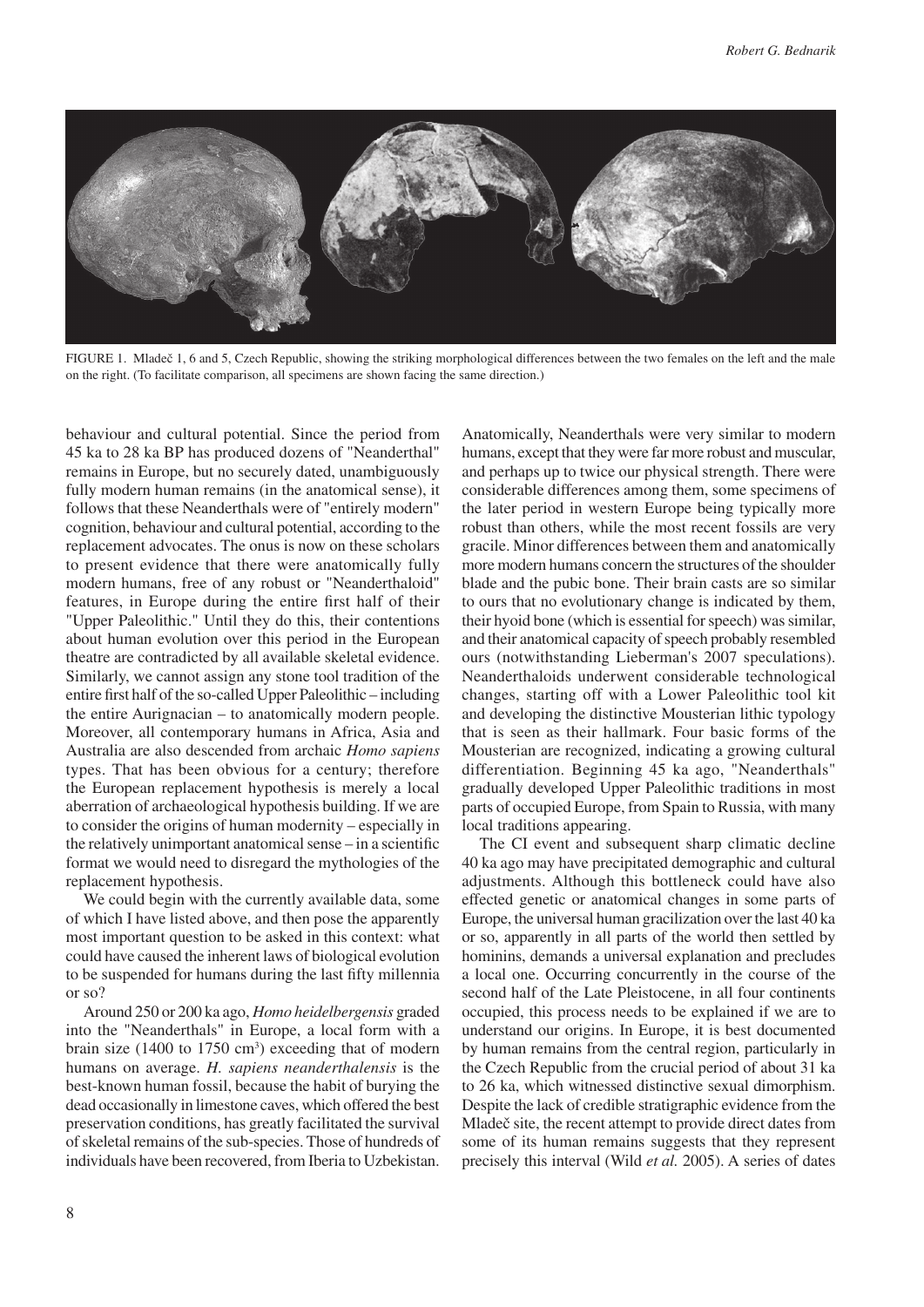derived from Mladeč 1, 2, 8, 9a and 25c ranges from about 26,330 BP (the ulna of 25c) to 31,500 BP. Male crania are characterized by thick projecting supraorbital tori, Neanderthaloid posterior flattening, low brain cases and very thick cranial vaults – all typical robust features (Smith 1982, 1985, Frayer 1986, Trinkaus, Le May 1982, Jelínek 1987, Jelínek *et al.* 2005). As in Neanderthals, cranial capacities exceed those of "anatomically modern humans" (1650 cm<sup>3</sup> for Mladeč 5), but there is a reduction in the difference between male and female brain size relative to Neanderthal data. The sexual dimorphism is also expressed in the more inclined forehead in the males, their more angled occipital areas with lambdoidal flattening, broad superior nuchal planes and more prominent inion (*Figure 1*). The female specimens show similarities with, as well as differences from, accepted Neanderthal females, such as larger cranial vaults, greater prognathism, lack of maxillary notch, a very narrow nose and distinct canine fossa. However, the females are far more gracile than the males, while still being more robust than males of later Pleistocene periods. The Mladeč population thus seems to occupy an intermediate position between late Neanderthaloid *Homo sapiens* and *H. sapiens sapiens*, a position it shares with numerous human remains from other Czech sites. The material from Pavlov is among the most robust available from the European Upper Paleolithic, sharing its age of between 26 and 27 ka with yet another Moravian site of the Gravettian, Předmostí. The more gracile finds from Dolní Věstonice are around 25 ka old and still feature some archaic characteristics (particularly the Neanderthaloid specimen DV16).

Thus gracilization begins typically in females, with males lagging many millennia behind *(Figure 2)*. The process has continued to the Holocene, and reduction in both dimorphism and robusticity is also still active in human evolution today. The face, jaw and teeth of European humans 10 ka ago are in general 10% more robust than those of today's Europeans (and Asians), and those of 30 ka ago are 20–30% more robust. Some modern humans (e.g. Aborigines) have retained tooth sizes typical of archaic *H. sapiens*. In the Mesolithic period, individual heights averaged 1.67 m and 1.56 m respectively for male and female Europeans, while 20 ka earlier, heights were 1.74 m and 1.59 m respectively. Neanderthaloid specimens occur in the Mesolithic, such as the Hahnöfersand specimen already mentioned, or the equally robust Mesolithic skull fragment from Drigge, also from northern Germany, which is about 6250 years old (Terberger 1998). Numerous other late specimens of Robusts occur, ranging in age from the Magdalenian through to the Neolithic, and younger.

Holocene gracilization could conceivably be explained as a response to changing food-processing techniques or less physically demanding lives. The smallest tooth sizes are found in those areas where food-processing techniques have been used for the longest time. However, this explanation cannot be extended to universal gracilization during the Late Pleistocene. The life style of people 15 ka ago is not thought to have been significantly different from that of 35



FIGURE 2. Schematic depiction of male and female relative cranial gracility in Europe through time, showing that the decline in robusticity is gradual in males, but accelerated in females between 40 and 30 ka BP.

ka ago, yet the overall rate of gracilization appears to have been reasonably uniform over the past 40 ka (*Figure 2*). As a universal phenomenon it has not been explained, and indeed has been ignored due to the dominance of the replacement model.

Natural selection simply cannot account for a significant reduction in robusticity and reversal of encephalization without any apparent trade-off in evolutionary benefits for the organism in question. No such benefits are apparent, and yet this process seems to have been universal wherever humans existed during the Final Pleistocene. It is proposed here that the dimorphism observed during the crucial period of the last twenty or thirty millennia of the Pleistocene presents the key to the most parsimonious explanation. Dimorphism in mammals generally reflects one or both of two selection pressures: competition between males for access to females, or male-female differences in food procuring strategies, with males provisioning females (Aiello, Wheeler 1995, Biesele 1993, Deacon 1997). In the case of late hominins it has been suggested that physical competition among males may have been diminished radically with the introduction of accurate projectile weapons acting as "equalizers" (Boehm 1993, 1999). This is, however, not a satisfactory explanation: effective distance weapons were in use long before the Upper Paleolithic (spears of the Lower Paleolithic were found at seven European sites), together with large game hunting. Thus the "equalizers" had long been in use and they do not explain the gender-specific pattern of later gracilization, nor the extensive foetalization that took place in the Final Pleistocene (see below).

The explanation proposed here is radically different from any other so far offered for the phenomena discussed in this paper. Human evolution, particularly in the latter part of the Pleistocene, simply cannot be assumed to have been a purely biological process (Dobzhansky 1962: 18); it must have been increasingly moderated by culture, as predicted by gene-culture co-evolutionary models. It is suggested here that around 40 ka ago, cultural practice had become such a determining force in human society that breeding mate selection became increasingly moderated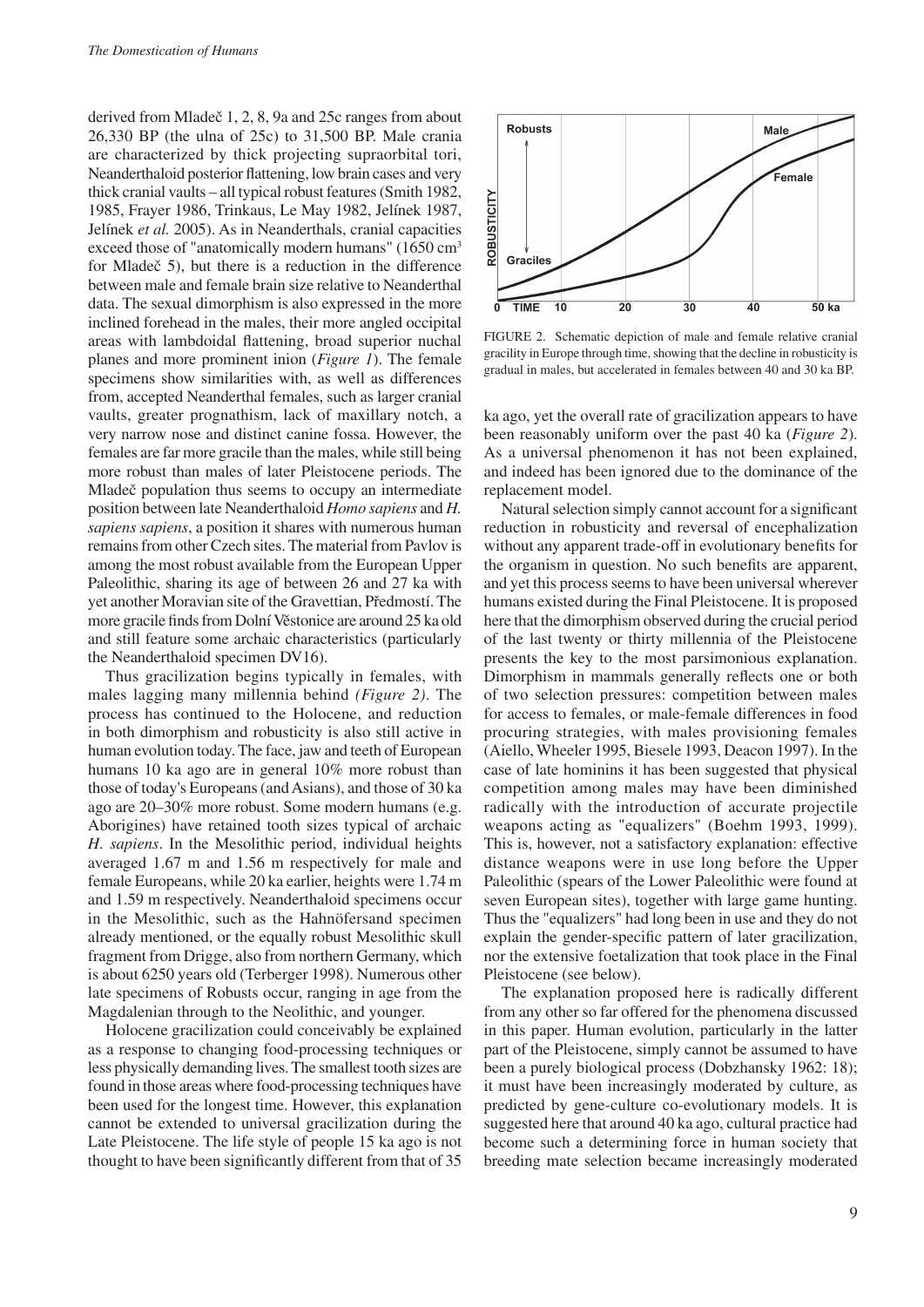by cultural factors, i.e. by factors attributable to learned behaviour. These could have included the application of a variety of cultural constructs in such choices, such as social standing, communication skills, body decoration (which becomes notably prominent 40 ka ago), and most especially culturally negotiated constructs of physical attractiveness.

In all animals, including all hominins, reproductive success determines phylogenetic direction. It is obvious that today, the processes of natural evolution are largely suspended in our species' development, having been widely replaced by cultural mating imperatives. Inescapably, this development must have been phased in at some time in our past. If we were to look for evidence of its timing, two strategies spring to mind. We could look for signs that attributes of natural fitness were decisively replaced by attributes that confer no Darwinian survival benefits, or we could look for indications of a culturally mediated preoccupation with female sexuality. We would note that, firstly, gracility of females develops strongly during the Aurignacian, and secondly, that this very same period is marked by a distinctive preoccupation with female sexual attributes. The latter is found in the common depictions of (mostly) isolated vulvae or pubic triangles; at Abris Blanchard, Castanet, Cellier and du Poisson, La Ferrassie, Laussel (Delluc, Delluc 1978) and in Chauvet Cave; and the creation of naturalistic female statuettes beginning with the Aurignacian. Therefore the question to be asked is: what cultural preferences could possibly have led to the gracilization of female humans during the second half of the Würm glacial in Europe?

Mating preferences and their genetic results in respect of personality and anatomical traits (Laland 1994), which could become cultural selection variables, can be modelled by methods of the gene-culture co-evolutionary model (Cavalli-Sforza, Feldman 1973, Feldman, Cavalli-Sforza 1989, Aoki, Feldman 1991, Durham 1991). It has been noted that traits selected for can include large female breasts, small feet or male macho behaviour, and most certainly physical "attractiveness" – informed no doubt by cultural constructs of attractiveness.

If the foetalization of humans accounts for their recent gracilization, what are its anatomical consequences?

Humans resemble chimpanzees anatomically most closely in the latters' foetal stage. Both the foetal chimpanzee and the adult human have hair on the top of the head and on the chin, but are otherwise largely naked. In apes, this changes rapidly upon birth, in humans it remains for life. All male adult apes have a penis bone, but it is categorically absent in both foetal chimpanzees and all male humans, from the foetal stage and throughout life. In female chimpanzees, the *labia majora* are an infantile feature, in humans they are retained for life. The hymen, too, is present only in the neonate ape, but is retained for life in human females in the absence of sexual penetration. The organs of the lower abdomen, such as rectum, urethra and vagina, are typically aligned with the spine in most adult mammals, including apes, only in foetal apes and humans do they point forward relative to the spine (upright walking appears irrelevant, because foetal apes do not walk). The human ovary reaches full size at the age of five, which is the age of sexual maturity of the apes. Human hands and feet resemble those of embryonic apes, and the same applies even to their heads. Most importantly, the skull of an unborn ape is thin-walled, globular and lacks the prominent tori of the adult ape, thus resembling the cranium of a modern human. Upon birth its robust features develop rapidly. The face of the ape embryo forms an almost vertical plane, as it does in the modern human all the way through adulthood. Even the brains of foetal apes and adult humans are much more similar to each other, in terms of proportion and morphology, than they are to those of adult apes. These many features define the anatomical relationship between ape and man as the latter's *neoteny*.

In neoteny, sexual maturity is attained before full somatic development, and juvenile characteristics are retained for life. In an evolutionary perspective, it refers to species whose adults retain juvenile ancestral features. This has also been called foetalization, because in such phylogenic development, foetal characteristics remain into adult life, and specific processes of anatomical maturation are retarded (de Beer 1940). Indeed, the modern human has undergone so much selection in favour of neoteny that this retardation should be seen as just as important distinguishing anatomical characteristic such as his oversized brain. It therefore needs to be considered here. "But neoteny does not only contribute to the production of large structural change; it is also the cause of the retention of plasticity" ("morphological evolvability") (de Beer 1930: 93). Adaptively useful novelties supposedly become available as maturation genes are freed by pedomorphosis.

Encephalization and neoteny in hominin evolution are quite probably related, perhaps through supervenience. It is self-evident that, relative to the neonate ape, the newborn human is not remotely as far developed. For instance, it would find it impossible, for many months after birth, to cling to the fur of a mother for transport. Of course this is related to its excessive brain size, which has caused it to be expelled at a much earlier stage of foetal development. It can be regarded as highly probable that human mothers always had to carry their infants. Indeed, one of the first kinds of artifacts used by early humans were probably some kind of slings or baby carrying bags. The long period during which the human infant was entirely dependent upon the mother, not just for sustenance but also to move with the horde as well as for protection, extended the period for learning very significantly. This, obviously, coincided with the continued growth of the brain after birth, which in fact exceeds that of the foetus in man. In the first year after our birth, our brain more than doubles in volume and weight. It continues to grow, approaching adult size by the age of three, but goes on expanding slightly more up to adolescence and even beyond. If we compare this extraordinary development, unheard of in the rest of the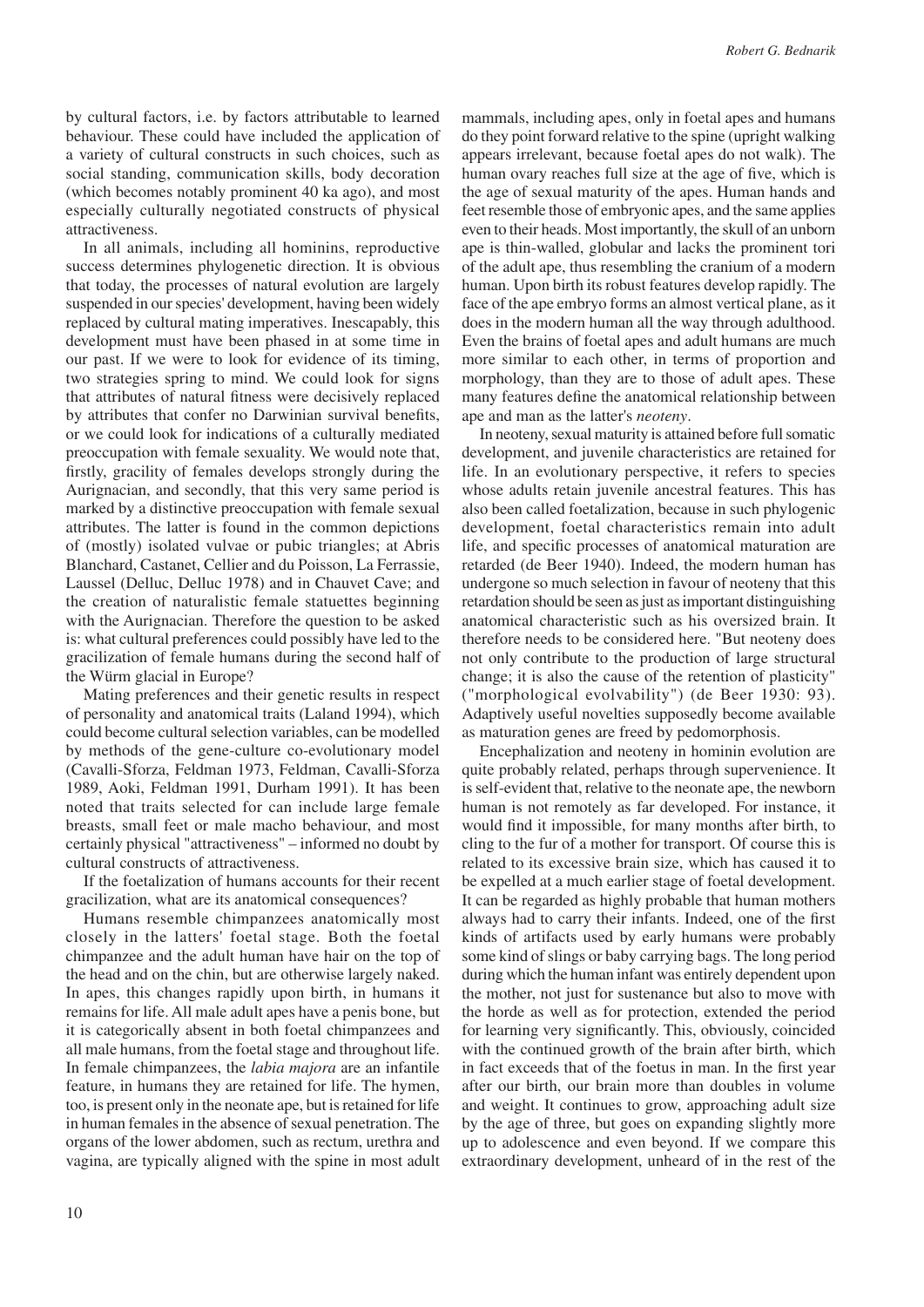animal kingdom, with that of other primates, we see that in simians such as the rhesus monkey and gibbon, 70% of adult brain size is achieved at the time of birth, the remaining 30% in the subsequent six months. In the apes, the size of the brain approaches adult size after the first year of life. These are very significant differences, and they are all connected with our neoteny.

Another marked difference between humans and other animals is the abolition of estrus, or periodicity of libido in the female. This uniquely human feature has not been explained satisfactorily, but there is a good probability that it is also related to these factors. The excessively long period of infant dependency would have been mirrored in a similar dependency of mothers on the horde, most especially for the meat protein needed for brain tissue (Aiello, Wheeler 1995, Leonard 2002, Leonard, Robertson 1992, 1994, 1997). It is thought very probable that there was strong selection favouring female mutations allowing long periods of sexual receptivity, leading to the abandonment of estrus altogether: those females who were longer or always receptive were favoured in the distribution of meat from kills, in a feedback system facilitating encephalization through better access to animal protein (Biesele 1993, Deacon 1997). It has been noted that on occasion, female chimpanzees are only given meat after they have copulated with a successful hunter, and it is logical that such a behaviour trait would select in favour of continuously receptive females.

### **Conclusion**

Be that as it may, the numerous physiological features of human neoteny should suffice to demonstrate that humans are anatomically best defined as a foetalized form of ape. Although the process of selecting in favour of infantile physiology appears to mark much of human history, during the Final Pleistocene it suddenly accelerated to an unprecedented rate and resulted in markedly unfavourable mutations, from the perspective of natural selection. The brain of all higher species is hardwired to react in a nurturing fashion to neonate features, but this does not seem to result in foetalization unless moderated by culture. Worldwide, wherever humans existed 40 or 50 ka ago, possessing as they did an essentially "Middle Paleolithic" technological tradition, they shed all of their robust features in just a few tens of millennia. Their brain size decreased, despite the rapidly growing demands made on their brains. Their muscle bulk waned until their physical strength was perhaps halved, in tandem with significant reductions in bone strength and thickness. The decrease in skull thickness is particularly prominent, as well as rapid reduction in cranial robusticity. This process occurred so fast that it can be tracked through the millennia. At about 35 ka ago, we encounter partially gracile specimens from Europe to Australia. The subsequent skeletal evidence presents a distinctive sexual dimorphism: the female crania, though still much more robust than male crania were towards the end of the Pleistocene, show distinctive gracilization (development of globular crania, reduction or absence of supraorbital tori and occipital projection, significant loss in bone thickness, and several other features). The males, however, remain almost as robust as typical "Neanderthals." Ten thousand years later, the females have become markedly more gracile, and the robust features of the males have also begun to wane. Towards the end of the Pleistocene, the males begin to catch up with the females, and from there on the loss of robusticity continues right to the present time.

There is one mechanism that defies the laws of Darwinism: Mendel's theory of inheritance (1866). In all sexually reproducing species, all characteristics of individuals are inherited through genes. It is energetically cheaper to code information in DNA than in nervous tissue. The principles and mechanisms of genetics apply to the molecular structure of cells and tissues, the development of individuals and the evolution of whole populations. Selective breeding defies natural evolution in the sense that it can rapidly change the characteristics of a population without any natural selection in the Darwinian sense.

This demands a revolutionary change in the way we view hominin development in the last part of the Pleistocene. "Conscious" human choice, evident in various other areas, began to influence breeding patterns, and aesthetic constructs starkly evident in paleoart production began to be applied in the choice of mating partners. The skeletal evidence from central Europe suggests that this process began with males developing a reproductive preference for females of slightly more juvenile characteristics, whose genetic success only needed to be very marginally greater to achieve the changes the skeletal record documents. As ideas of a sexual desirability that was unrelated to mere reproduction apparently became reified (and perhaps expressed in paleoart), their effect on breeding patterns would easily account for the progressive female gracilization we observe. This is then a case of cultural selection for specific phenotypes of juvenile features. Eventually, it also affected the male genotypes, resulting in the reduction of male robusticity that becomes marked during the Gravettian and continues to the present time. In short, this model attributes the process to selective breeding patterns, it defines it as a form of *domestication*: humans "domesticated" themselves, unintentionally, well before they did the same with other species. This process of human self-domestication can account for the foetalized features that distinguish us from our ancestors of 40 or 50 ka ago.

To appreciate the effectiveness of such a process we only need to recall the dramatic example of the effects of domestication provided by the dog, bred to far more radical skeletal extremes in just 15 ka. Domestication demonstrates that the continuous selection of a single trait does not necessarily evolve a population of betteradapted organisms, as Darwinism would predict. Rather, it shows that selection for a single trait results in changes in numerous traits, changes that are usually deleterious.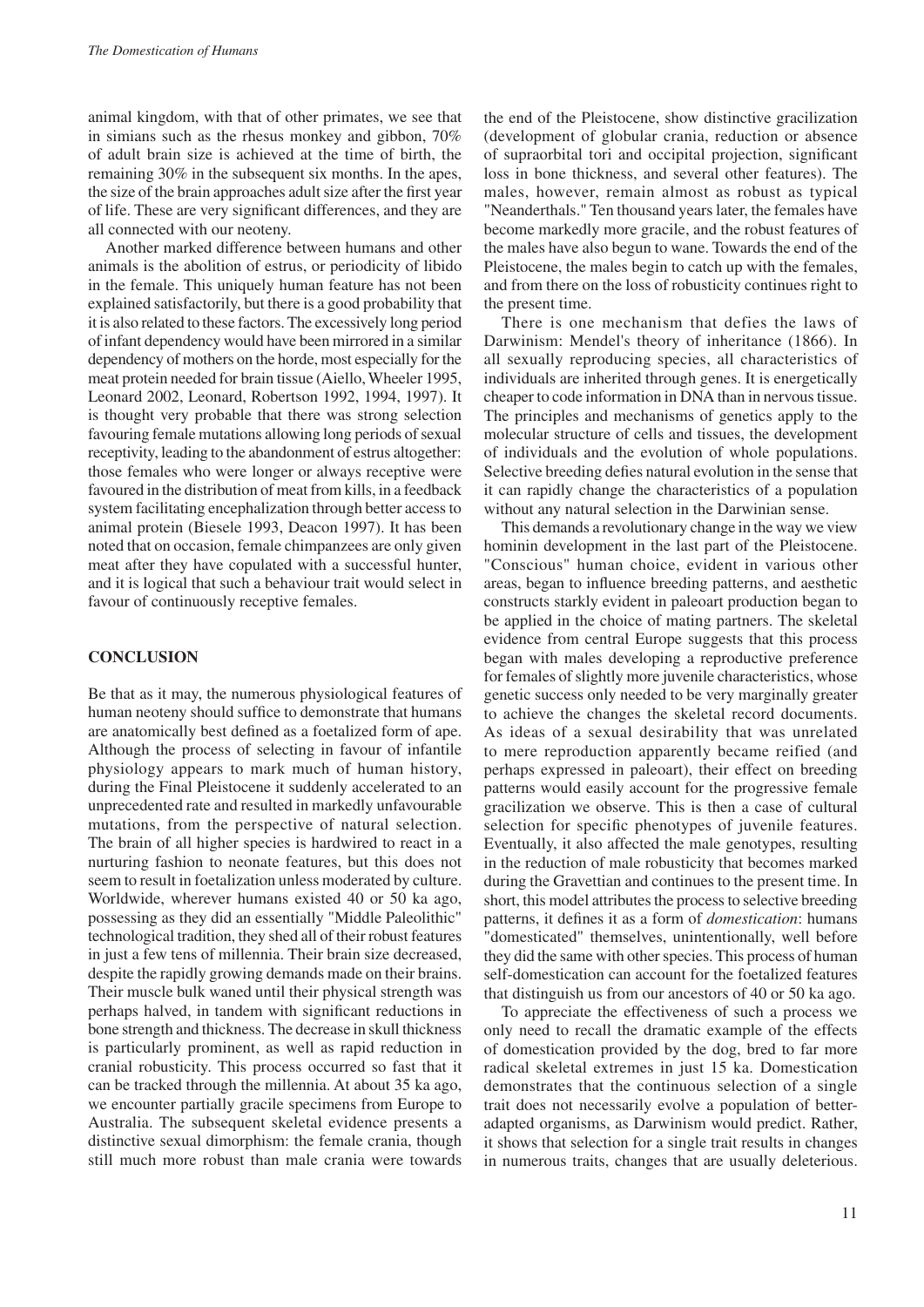The study of domestication has also shown that change can occur rapidly rather than gradually, given the right selective factors.

Domestication in general describes the selective breeding of specific mutations, as well shown by the examples of wheat domestication and the experiments of Dmitry Belyaev with the silver fox (*Vulpes vulpes*). The characteristics selected for are diverse, but they can include physical appearance. In the case of recent humans, we can assume that a preference for features implying youth, reproductive fertility, reproductive potential and good health presented reproductive advantages. Other primates exhibit no preferences of youth or specific body ratios, facial features, skin tone or hair, yet in present humans these are deeply entrenched, perhaps hardwired. Facial symmetry, seen to imply high immunocompetence (Grammer, Thornhill 1994, Shackelford, Larsen 1997), is also of importance, and in female humans neotenous facial features are strongly preferred by males (Jones 1995, 1996). This applies today, and it needs to be asked how long ago this preference was introduced. The paleoanthropological record worldwide suggests its gradual introduction between 40 and 30 ka BP. It is therefore reasonable to assume that much of what constitutes sexual attractiveness is attributable to cultural constructs, although there may well be biological bases for these (such as immunocompetence, or the greater reproductive potential of young females because they offer more fertile years). Once these affect "conscious" mating choices, breeding patterns favour their perpetuation, and the population should be considered to experience domestication.

We would be hard pressed to deny that cultural determinants are powerful in the choices we make *today*; therefore there must be a point in time when these began to override Darwinian selection. One could argue that this "evolutionary luxury" perhaps occurred when humans developed the ability of producing staple food surpluses, through the advent of agriculture. Alternatively, we could look at the hard evidence and search for signs of phylogenic developments that defy natural evolution. I have chosen the latter here, and propose that the apparent reduction in evolutionary fitness evident in the recent neotenous gracilization of *Homo sapiens* marks the time when physical appearance became a cultural construct affecting mate choice. It began with a sexual preference of females with mutations presenting juvenile physical characteristics, i.e. it was pioneered by the females. The decline of robusticity in males lagged many millennia behind the gracilization of females. Individuals considered attractive simply had more offspring, *and it is they who "replaced" the robust genes*.

We have three basic hypotheses to account for the universal change from Robusts to Graciles: replacement by an invading population in four continents (for which we lack any evidence, be it skeletal, cultural or genetic); gene flow and introgression without any mass movement of population (which is somewhat more plausible, but fails to explain the apparent suspension of evolutionary canons); or cultural moderation of breeding patterns (i.e. domestication). Only the last-named option can account for all the hard evidence as it currently stands. With breeding mate selection becoming increasingly moderated by cultural factors (such as cultural constructs of attractiveness or social position), we have a far more effective explanation for the worldwide change from robust to gracile types from roughly 40 ka to 10 ka BP than what has been offered so far. This is certainly not a development unique to Europe, it is found in Australia, Asia and Africa as well. There is no natural evolutionary explanation for this universal change, it did not involve any increase in brain size or other improvement in evolutionary fitness. The cranial gracility of modern humans confers no evolutionary benefit on them, and yet physical anthropologists have uniformly failed to ask the obvious: why did *Homo sapiens* so rapidly and uniformly change to gracile skull architecture and other inferior skeletal features? It is incumbent upon us to explain why a species should suddenly, in evolutionary terms, develop such regressive features as thinner skulls, significantly reduced bone and muscle strength, and perhaps even hair loss in a cold region. Nature does not select for such plainly disadvantageous variables, but culture might. The most logical explanation is that cultural factors had begun to dominate breeding patterns to the extent that modern humans are the outcome of their own domestication.

## **References**

- Adcock G. J., Dennis E. S., Easteal S., Huttley G. A.,
- JERMIIN L. S., PEACOCK W. J., THORNEA., 2001: Mitochondrial DNA sequences in ancient Australians: implications for modern human origins. *Proceedings of the National Academy of Sciences of the United States of America* 98, 2: 537–542.
- Ahern J. C. M., Karavanic I., Paunović M., Janković
- I., Smith F. H., 2004: New discoveries and interpretations of fossil hominids and artifacts from Vindija Cave, Croatia. *J. of Hum. Evol.* 46: 25–65.
- Aiello L. C., Wheeler P., 1995: The Expensive-Tissue Hypothesis: the brain and the digestive system in human and primate evolution. *Curr. Anthrop.* 36: 199–221.
- Allsworth-Jones P. L., 1986: The Szeletian: main trends, recent results, and problems for resolution. In: M. Day, R. Foley, Wu Rukang (Eds.): *The Pleistocene Perspective. World Archaeological Congress, Southampton 1986*. Pp. 1–25. Allen and Unwin, London.
- Ambert P., Guendon J.-L., Galant P., Quinif Y.,
- Grunesein A., Colomer A., Dainat D., Beaumes B.,
- REQUIRAND C., 2005: Attribution des gravures paléolithiques de la grotte d'Aldène (Cesseras, Hérault) à l'Aurignacien par la datation des remplissages géologiques. *Comptes Rendus Palevol* 4: 275–284.
- AMBERT P., GUENDON J.-L., 2005: AMS estimates of the age of parietal art and human footprints in the Grotte d'Aldène (southern France). *Int. Newsl. Rock Art* 43: 6–7.
- AOKI K., FELDMAN M. W., 1991: Recessive hereditary deafness, assortative mating, and persistence of a sign language. *Theoretical Population Biology* 39: 358–372.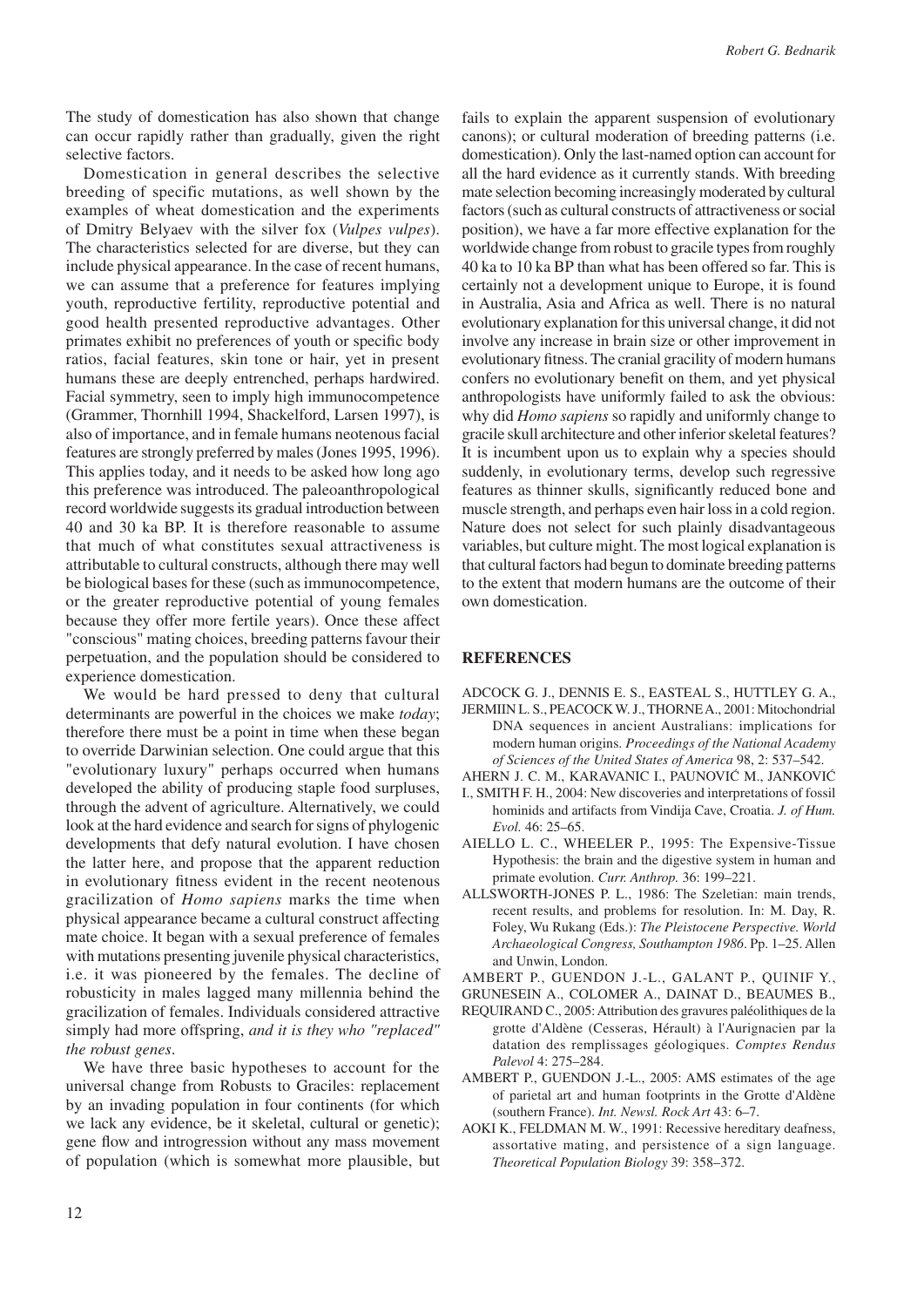- Arensburg B., 2002: Human remains from Geula Cave, Haifa. *Bulletin et Mémoires de la Société d'Anthropologie de Paris* 14(1–2), *http://bmsap.revues.org/document511.html*
- Asmus G., 1964: Kritische Bemerkungen und neue Gesichtspunkte zur jungpaläolithischen Bestattung von Combe-Capelle, Périgord. *Eiszeitalter und Gegenwart* 15: 181–186.
- Ayala F. J., 1996: Response to Templeton. *Science* 272: 1363– 1364.
- Bächler E., 1940: *Das alpine Paläolithikum der Schweiz*. Monographien zur Ur- und Frühgeschichte der Schweiz, Vol. 2, Basel.
- Barberi F., Innocenti F., Lirer L., Munno R., Pescatore
- T. S., SANTACROCE R., 1978: The Campanian Ignimbrite: a major prehistoric eruption in the Neapolitan area (Italy). *Bulletin of Volcanology* 41: 10–22.
- Barinaga M., 1992: "African Eve" backers beat a retreat. *Science* 255: 686–687.
- BAYER J., 1924: Die geologische und archäologische Stellung des Hochgebirgspaläolithikums der Schweiz. *Die Eiszeit* 1: 59–65.
- Bayer J., 1929: Die Olschewakultur. *Eiszeitalter und Urgeschichte* 6: 83–100.
- BEDNARIK R. G., 1986: Parietal finger markings in Europe and Australia. *Rock Art Research* 3: 30–61, 159–70.
- BEDNARIK R. G., 1989: The Galgenberg figurine from Krems, Austria. *Rock Art Research* 8: 118–125.
- BEDNARIK R. G., 1992: Palaeoart and archaeological myths. *Cambridge Archaeological J.* 2: 27–43.
- BEDNARIK R. G., 1994a: The Pleistocene art of Asia. *J. of World Prehistory* 8, 4: 351–375.
- BEDNARIK R. G., 1994b: A taphonomy of palaeoart. Antiquity 68, 258: 68–74.
- BEDNARIK R. G., 1995a: Traces of cultural continuity in Middle and Upper Palaeolithic material evidence. *Origini* 18: 47–67.
- BEDNARIK R. G., 1995b: Refutation of stylistic constructs in Palaeolithic rock art. *Comptes Rendus de l'Académie des Sciences de Paris* 321 (série IIa, No. 9): 817–21.
- BEDNARIK R. G., 1995c: Concept-mediated marking in the Lower Palaeolithic. *Curr. Anthrop.* 36, 4: 605–34.
- BEDNARIK R. G., 1999: Maritime navigation in the Lower and Middle Palaeolithic. *Comptes Rendus de l'Académie des Sciences Paris, Earth and Planetary Sciences* 328: 559–563.
- BEDNARIK R. G., 2003: The earliest evidence of palaeoart. *Rock Art Research* 20, 2: 89–135.
- BEDNARIK R. G., 2005a: Middle Pleistocene beads and symbolism. *Anthropos* 100, 2: 537–552.
- BEDNARIK R. G., 2005b: The cave bear in Chauvet Cave. Cave *Art Research* 4: 1–12.
- BEDNARIK R. G., 2006: Short-range versus long-range theories. Lecture 2, Cognition and Symbolism in Human Evolution, *http://www.chass.utoronto.ca/epc/srb/cyber/rbednarik2.pdf*
- BEDNARIK R. G., 2007a: Antiquity and authorship of the Chauvet rock art. *Rock Art Research* 24: 21–34.
- BEDNARIK R. G., 2007b: Early beads. In: H. Selin (Ed.): *Encyclopaedia of the History of Science, Technology, and Medicine in non-Western Cultures***.** Pp. 395–399. Kluwer Academic Publications, Dordrecht.
- Bednarik R. G., Kuckenburg M., 1999: *Nale Tasih: eine Floßfahrt in die Steinzeit*. Jan Thorbecke, Stuttgart. 239 pp.
- Bednarik R. G., Kumar G., Watchman A., Roberts R. G., 2005: Preliminary results of the EIP Project. *Rock Art Research* 22: 147–197.
- Bégouën H., 1941: La Grotte de Baume-Latrone à Russan (Sainte-Anastasie). *Mémoires de la Société Archéologique du Midi de la France* 20: 101–130.
- Biesele M., 1993: *Women like Meat. The Folklore and Foraging Ideology of the Kalahari Ju/'Hoan*. Witwatersrand University Press, Johannesburg. 248 pp.
- Bischoff J. L., Ludwig K. R., Garcia J. F., Carbonell
- E., Vaquero M., Stafford T. W., Jull A. J. T., 1994: Dating of the basal Aurignacian sandwich at Abric Romani (Catalunya, Spain) by radiocarbon and uranium series. *J. of Archaeological Science* 21: 541–551.
- BOEHM C., 1993: Egalitarian society and reverse dominance hierarchy. *Curr. Anthrop.* 34: 227–254.
- BOEHM C., 1999: *Hierarchy of the Forest: The Evolution of Egalitarian Behavior*. Harvard University Press, Cambridge, MA. 306 pp.
- Bordes F., Labrot, J., 1967: La stratigraphie du gisement de Roc de Combe (Lot) et ses implications. *Bulletin de la Société de Préhistoire Française* 64: 15–28.
- Bräuer G., 1980: Die morphologischen Affinitäten des jungpleistozänen Stirnbeins aus dem Elbmündungsgebiet bei Hahnöfersand. *Zeitschrift für Morphologie und Anthropologie*  71: 1–42.
- BRÄUER G., 1981: New evidence of the transitional period between Neanderthal and modern man. *J. of Hum. Evol.* 10: 467–474.
- BRÄUER G., 1984a: A craniological approach to the origin of anatomically modern *Homo sapiens* in Africa and implications for the appearance of modern Europeans. In: F. H. Smith, F. Spencer (Eds.): *The Origins of Modern Humans: a World Survey of the Fossil Evidence*. Pp. 327–410. Alan R. Liss, New York.
- BRÄUER G., 1984b: Präsapiens-Hypothese oder Afro-europäische Sapiens-Hypothese? *Zeitschrift für Morphologie und Anthropologie* 75: 1–25.
- Bräuer G., 1984c: The "Afro-European *sapiens* hypothesis" and hominid evolution in east Africa during the late Middle and Upper Pleistocene. In: P. Andrews, J. L. Franzen (Eds.): *The early Evolution of Man, with special Emphasis on Southeast Asia and Africa*. Volume 69, p. 145–165. Courier Forschungsinstitut Senckenberg.
- Brodar S., 1957: Zur Frage der Höhlenbärenjagd und des Höhlenbärenkults in den paläolithischen Fundstellen Jugoslawiens. *Quartär* 9: 147–159.
- BROOKFIELD J. F. Y., 1997: Importance of ancestral DNA ages. *Nature* 388: 134.
- Bryant E. H., McComas S. A., Combs L. M., 1986: The effect of an experimental bottleneck on quantitative genetic variation in the housefly. *Genetics* 114: 1191–1211.
- Cabrera Valdés V., Bischoff J., 1989: Accelerator 14C dates for Early Upper Palaeolithic (Basal Aurignacian) at El Castillo Cave (Spain). *J. of Archaeological Science* 16: 577–584.
- Cann R. L., Stoneking M., WilsonA. C., 1987: Mitochondrial DNA and human evolution. *Nature* 325: 31–36.
- Cavalli-Sforza L. L., Feldman M. W., 1973: Cultural vs. biological inheritance. *Amer. J. of Hum. Genetics* 25: 618–637.
- Champagne F., Espitalié R., 1981: La Piage, site préhistorique sur Lot. *Mémoires de la Société Préhistorique Française* No. 15.
- Chauvet J.-M., Brunel-Deschamps E., Hillaire C.,
- 1995: *La Grotte Chauvet à Vallon-Pont-d'Arc*. Seuil, Paris.
- Churchill S. E., Smith, F. H., 2000a: A modern human humerus from the early Aurignacian of Vogelherdhöhle (Stetten, Germany). *Amer. J. of Phys. Anthrop.* 112: 251–273.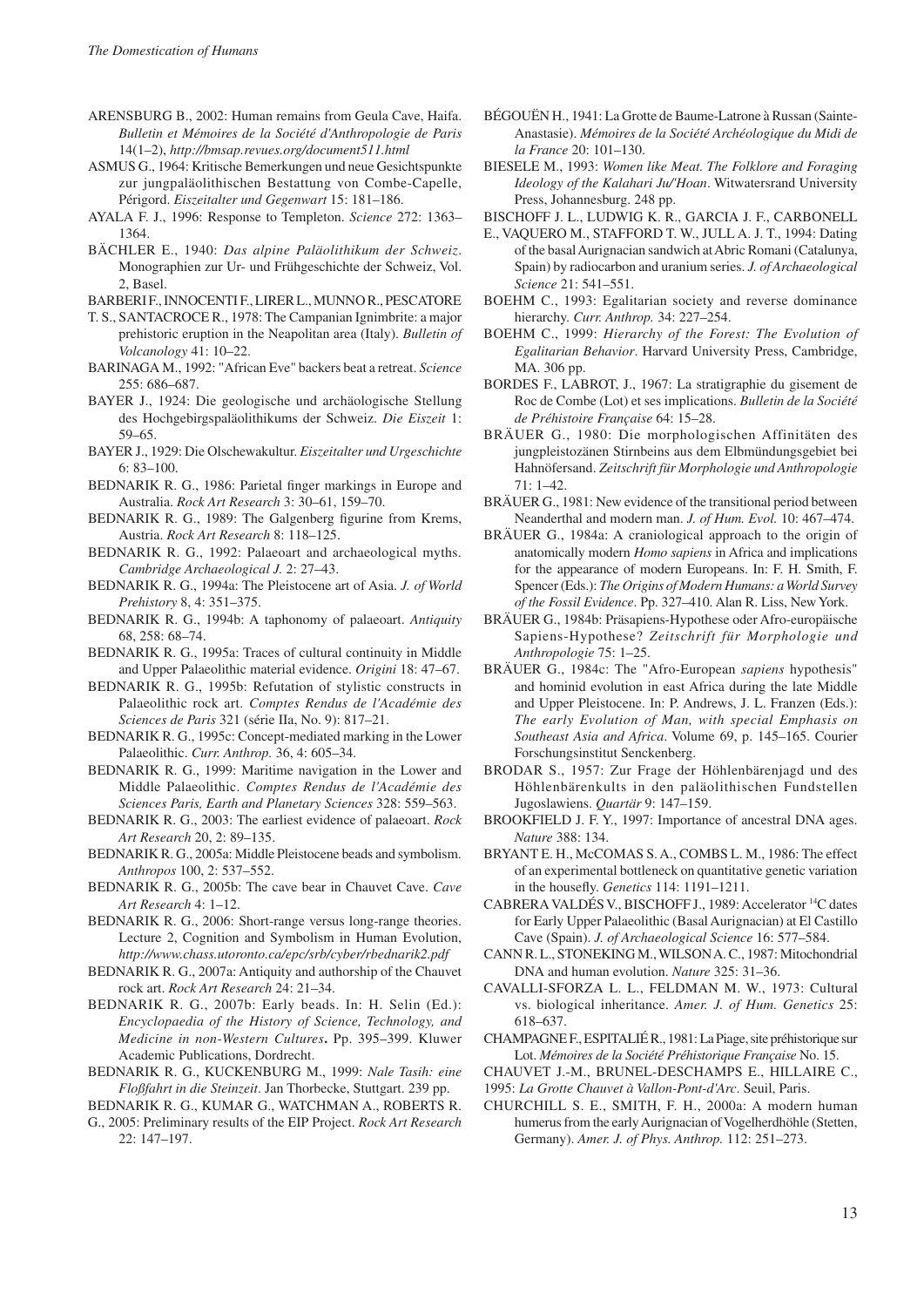- Churchill S. E., Smith F. H., 2000b: Makers of the early Aurignacian of Europe. *Amer. J. of Phys. Anthrop.* 113: 61–115.
- Clottes J., (Ed.). 2001 : *La Grotte Chauvet: l'art des origines*. Seuil, Paris. 224 pp.

Clottes J., Chauvet J.-M., Brunel-Deschamps E.,

Hillaire C., Daugas J.-P., Arnold M., Cachier H., Evin

- J., Fortin P., Oberlin C., Tisnerat N., Valladas H., 1995: Les peintures paléolithiques de la Grotte Chauvet-Pont d'Arc, à Vallon-Pont-d'Arc (Ardèche, France): datations directes et indirectes par la méthode du radiocarbone. *Comptes Rendus de l'Académie des Sciences de Paris* 320, Ser. II: 1133–1140.
- Conard N. J., Grootes P. M., Smith F. H., 2004: Unexpectedly recent dates for human remains from Vogelherd. *Nature* 430: 198–201.
- Conard N., Langguth K., Uerpmann H.-P., 2003: Einmalige Funde aus dem Aurignacien und erste Belege für ein Mittelpaläolithikum im Hohle Fels bei Schelklingen, Alb-Donau-Kreis. In: *Archäologische Ausgrabungen in Baden-Württemberg 2002*. Pp. 21–27. Konrad Theiss Verlag, Stuttgart.
- CZARNETZKI A., 1983: Zur Entwicklung des Menschen in Südwestdeutschland. In: H. Müller Beck (Ed.): *Urgeschichte in Baden-Württemberg*. Pp. 217–240. Konrad Theiss, Stuttgart.
- Deacon T., 1997: *The Symbolic Species. The Co-evolution of Language and the Human Brain*. Penguin Books, London. 528 pp.
- De Beer G. R., 1930: *Embryology and Evolution*. Clarendon Press, Oxford. 116 pp.
- De Beer G. R., 1940: *Embryos and Ancestors*. Oxford University Press, Oxford. 202 pp.
- Deino A. L., Southon J., Terrasi F., Campajola L., Orsi
- G., 1994: <sup>14</sup>C and <sup>40</sup>Ar<sup>89</sup>Ar dating of the Campanian Ignimbrite, *Phlegrean Fields, Italy.* Berkeley, USA, 8th International Conference on Geochronology, Cosmochronology and Isotope Geology, Abstracts, US Geol. Surv. Circ. 1107: 77.
- Delluc B., Delluc G., 1978: Les manifestations graphiques aurignaciennes sur support rocheux des environs des Eyzies (Dordogne). *Gallia Préhist*. 21: 213–438.
- D'ERRICO F., 1995: Comment on R. G. Bednarik, "Conceptmediated markings of the Lower Palaeolithic". *Curr. Anthrop.* 36: 618–620.
- DOBZHANSKY T., 1962: *Mankind Evolving: The Evolution of the Human Species*. Yale University Press, New Haven. 400 pp.
- Donald M., 1991: *Origins of the Modern Mind: Three Stages in the Evolution of Culture and Cognition*. Harvard University Press, Cambridge, MA. 413 pp.
- Durham W. H., 1991: *Coevolution: Genes, Culture, and Human Diversity*. Stanford University Press, Stanford. 637 pp.
- ESWARAN V., 2002: A diffusion wave out of Africa. *Curr. Anthrop*. 43, 5: 749–774.
- Fedele F. G., Giaccio B., Isaia R., Orsi G., 2002: Ecosystem impact of the Campanian Ignimbrite eruption in Late Pleistocene Europe. *Quaternary Research* 57: 420–424.
- Fedele F. G., Giaccio B., Isaia R., Orsi G., 2003: The Campanian Ignimbrite Eruption, Heinrich Event 4, and Palaeolithic change in Europe: a high-resolution investigation. In: A. Robock, C. Oppenheimer (Eds.): *Volcanism and the Earth's Atmosphere*. Pp. 301–325. Geophysical Monograph 139, American Geophysical Union.
- FEDELE F. G., GIACCIO B., 2007: Paleolithic cultural change in western Eurasia across the 40,000 BP timeline: continuities and environmental forcing. In: P. Chenna Reddy (Ed.): *Exploring*

*the Mind of Ancient Man. Festschrift to Robert G. Bednarik*. Pp. 292–316. Research India Press, New Delhi.

- Feldman M. W., Cavalli-Sforza L. L., 1989: On the theory of evolution under genetic and cultural transmission with application to the lactose absorption problem. In: M. W. Feldman (Ed.): *Mathematical Evolutionary Theory*. Pp. 145–173. Princeton University Press, Princeton.
- FELGENHAUER F., 1959: Das Paläolithikum von Willendorf in der Wachau, Niederösterreich. Vorbericht über die monographische Bearbeitung. *Forschungen und Fortschritte* 33, 3: 152–155.
- Foley R., Lahr M. M., 1997: Mode 3 technologies and the evolution of modern humans. *Cambridge Archaeological J.*  7: 3–36.
- FRAYER D. W., 1986: Cranial variation at Mladeč and the relationship between Mousterian and Upper Palaeolithic hominids. In: V. V. Novotný, A. Mizerová (Eds.): *Fossil Man. New Facts – New Ideas*. Pp. 243–256. Anthropos, Brno. Vol. 23.
- Frayer D. W., Wolpoff M. H., Smith F. H., Thorne A. G.,
- POPE G. G., 1993: The fossil evidence for modern human origins. *Amer. Anthrop.* 95: 14–50.
- GÁbori-CsÁnk V., 1993: *Le Jankovichien: une civilisation paléolithique en Hongrie*. ERAUL 53, Liège. 198 pp.
- Gamble C., 1999: *The Palaeolithic Societies of Europe*. Cambridge University Press, Cambridge. 505 pp.
- Garrigan D., Mobasher Z., Severson T., Wilder J.
- A., HAMMER M. F., 2005: Evidence for archaic Asian ancestry on the human X chromosome. *Molecular Biological Evolution* 22: 189–192.
- GEAY P., 1957: Sur la découverte d'un squelette aurignacien? en Charente-Maritime. *Bulletin de la Société Préhistorique Française* 54: 193–197.
- Gieseler W., 1974: *Die Fossilgeschichte des Menschen*. Konrad Theiss, Stuttgart.
- GONZÁLEZ ECHEGARAY J., FREEMAN L. G., BARANDIARAN
- I., Apellaniz J. M., Butzer K., Fuentes Vidarte C.,
- Madariaga B., Gonzalez Morales J. A., Leroi-
- Gourhan A., 1980: *El yacimiento de la Cueva de El Pendo (Excavaciones 1953–57)*. Bibliotheca Praehistorica Hispana 17, CSIC. Madrid. 270 pp.
- GRAMMER K., THORNHILL, R., 1994: Human facial attractiveness and sexual selection: the role of symmetry and averageness. *J. of Comparative Psychology* 108: 233–242.
- Green R. E., Krause J., Ptak S. E., Briggs A. W., Ronan
- M. T., Simons J. F., Du L., Egholm M., Rothberg J. M.,
- PAUNOVIC M., PÄÄBO S., 2006: Analysis of one million base pairs of Neanderthal DNA. *Nature* 444: 330–336.
- GREGORY R. L., 1970: The Intelligent Eye. Weidenfeld and Nicolson, London. 191 pp.
- GUTIERREZ G., SANCHEZ D., MARIN A., 2002: A reanalysis of the ancient mitochondrial DNA sequences recovered from Neandertal bones. *Molecular Biological Evolution* 19, 8: 1359–1366.
- Gyllensten U., Wharton D., Josefsson A., Wilson A. C., 1991: Paternal inheritance of mitochondrial DNA in mice. *Nature* 352: 255–257.

Fung H. C., de Silva R., Hutton M., Duckworth J.,

- 2005: Evidence suggesting that *Homo neanderthalensis* contributed the H2 MAPT haplotype to *Homo sapiens*. *Biochemical Society Transactions* 33: 582–585.
- Hasegawa M., Kishino H., Yano T., 1985: Dating of the human-ape splitting by a molecular clock of mitochondrial DNA. *J. of Molecular Evolution* 22: 160–174.

Hardy J., Pittman A., Myers A., Gwinn-Hardy K.,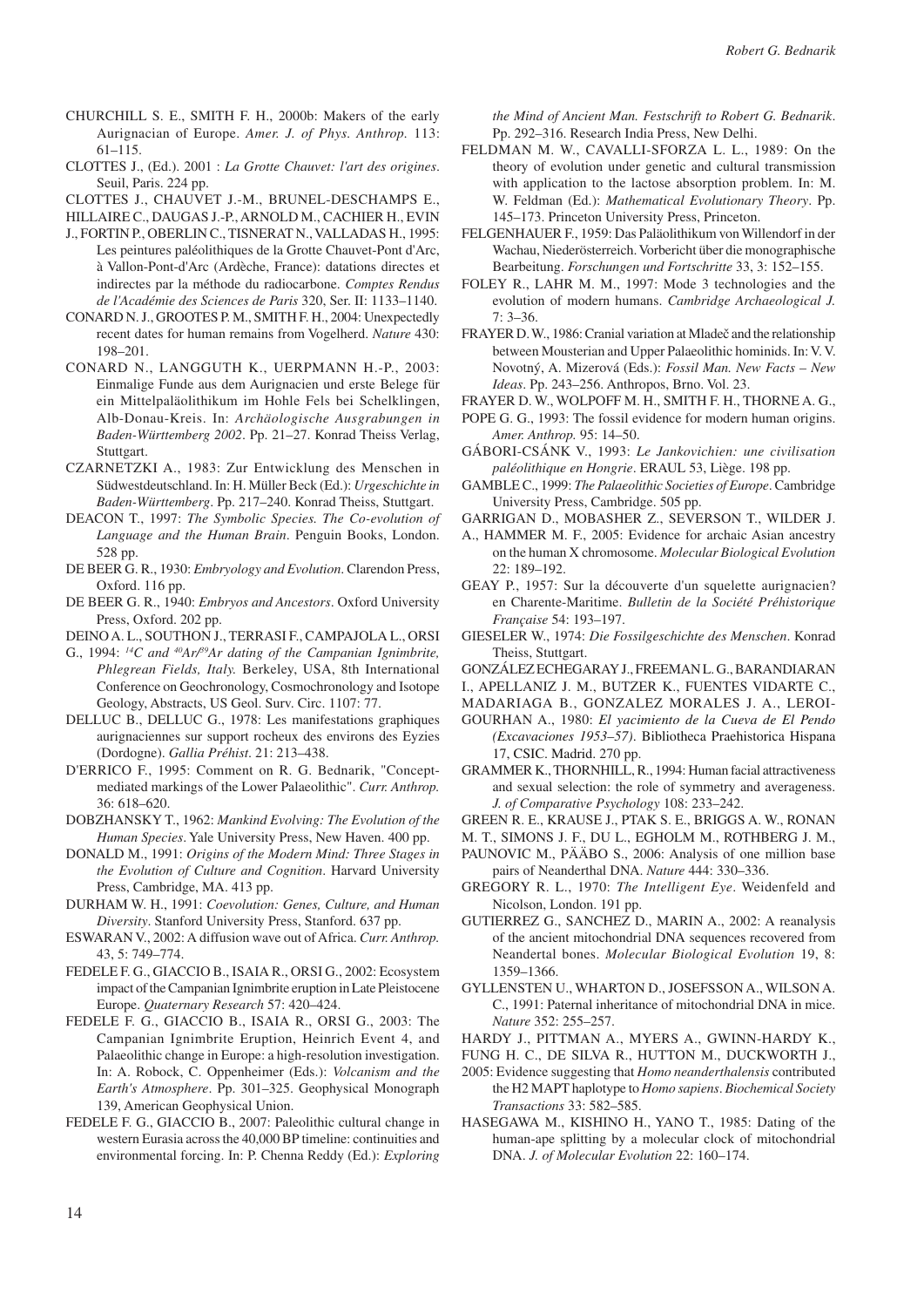- Hawks J., Lee S.-H., Hunley K., Wolpoff M., 2000: Population bottlenecks and Pleistocene human evolution. *Molecular Biological Evolution* 17: 2–22.
- HEINRICH H., 1988: Origin and consequences of cyclic ice rafting in Northeast Atlantic Ocean during the past 130,000 years. *Quaternary Research* 29: 142–152.
- HENKE W., PROTSCH R., 1978: Die Paderborner Calvaria ein diluvialer *Homo sapiens*. *Anthropologischer Anzeiger* 36: 85–108.
- HENKE W., ROTHE H., 1994: *Paläoanthropologie*. Springer, Berlin. 699 pp.
- Henry-Gambier D., 2002: Les fossiles de Cro-Magnon (Les-Eyzies-de-Tayac, Dordogne): Nouvelles données sur leur position chronologique et leur attribution culturelle. *Bulletins et Mémoires de la Société d'Anthropologie de Paris* 14, 1–2: 89–112.
- Hublin J.-J., Spoor F., Braun M., Zonneveld F.,
- CONDEMI S., 1996: A late Neanderthal associated with Upper Palaeolithic artefacts. *Nature* 381: 224–226.
- Jelínek J., 1987: Historie, identifikace a význam mladečských antropologických nálezů z počátku mladého paleolitu. In: L. Seitl *et al.* (Ed.): *25 let pavilonu Anthropos 1961–1986*. Pp. 51–70. Moravské muzeum, Brno.
- Jelínek J., Wolpoff M. H., Frayer D. W., 2005: Evolutionary significance of the Quarry Cave specimens from Mladeč. *Anthropologie* 43, 2-3: 215–228.
- JONES D. M., 1995: Sexual selection, physical attractiveness and facial neoteny: cross-cultural evidence and implications. *Curr. Anthrop.* 36, 5: 723–748.
- JONES D. M., 1996: An evolutionary perspective on physical attractiveness. *Evol. Anthrop.* 5, 3: 97–109.
- Kidd K. K., Kidd J. R., Pakstis S. A., Tishkoff C. M.,
- Castiglione C. M., Strugo G., 1996: Use of linkage disequilibrium to infer population histories. *Amer. J. of Phys. Anthrop., Supplement* 22: 138.
- Klaatsch H., Hauser O., 1910: Homo Aurignaciensis Hauseri. *Prähistorische Zeitschrift* 1: 273–338.
- Kozłowski J. K., 1990: A multiaspectual approach to the origins of the Upper Palaeolithic in Europe. In: P. Mellars (Ed.): *The Emergence of Modern Humans. An Archaeological Perspective*. Pp. 419–438. Edinburgh University Press, Edinburgh.
- Kuhn S. L., 1995: *Mousterian Lithic Technology. An Ecological Perspective*. Princeton University Press, Princeton, NJ.
- KUHN S. L., BIETTI A., 2000: The Late Middle and Early Upper Paleolithic in Italy. In: O. Bar-Yosef, D. Pilbeam (Eds.): *The Geography of Neandertals and Modern Humans in Europe and the Greater Mediterranean*. Pp. 49–76. Peabody Museum of Archaeology and Ethnology, Cambridge, MA.
- KUHN S. L., STINER M. C., 2001: The antiquity of hunter-gatherers. In: C. Panter-Brick, R. H. Layton, P. Rowley-Conwy (Eds.): *Hunter-gatherers: An Interdisciplinary Perspective*. Pp. 99–142. Cambridge University Press, Cambridge.
- LALAND K. N., 1994: Sexual selection with a culturally transmitted mating preference. *Theoretical Population Biology* 45: 1–15.
- LEONARD W. R., 2002: Food for thought: dietary change was a driving force in human evolution. *Scientific American* 287, 6: 106–115.
- LEONARD W. R., ROBERTSON M. L., 1992: Nutritional requirements and human evolution: a bioenergetics model. *Amer. J. of Hum. Biology* 4: 179–195.
- LEONARD W. R., ROBERTSON M. L., 1994: Evolutionary perspectives on human nutrition: the influence of brain and body size on diet and metabolism. *Amer. J. of Hum. Biology* 6: 77–88.
- LEONARD, W. R., ROBERTSON, M. L., 1997: Comparative primate energetics and hominid evolution. *Amer. J. of Phys. Anthrop.* 102, 2: 265–281.
- LIEBERMAN, P., 2007: The evolution of human speech: its anatomical and neural bases. *Curr. Anthrop.* 48, 1: 39–66.
- Malez M., 1958: Das Paläolithikum der Veternicahöhle und der Bärenkult. *Quartär* 11: 171–188.
- Martinón-Torres M., Bermúdez de Castro J. M.,

- Lordkipanidze D., Manzi G., MargvelashviliA., 2007: Dental evidence on the hominin dispersals during the Pleistocene. *Proceedings of the National Academy of Sciences of the United States of America* 104, 33: 13279–13282.
- Mellars P., 2005: The impossible coincidence. A single-species model for the origins of modern human behavior in Europe. *Evol. Anthrop.* 14: 12–27.
- Mellars P., Stringer C., 1989: Introduction. In: P. Mellars, C. Stringer (Eds.): *The Human Revolution: Behavioural and Biological Perspectives on the Origins of Modern Humans*. Pp. 1–14. Edinburgh University Press, Edinburgh.
- Mendel J. G., 1866: *Versuche über Pflanzen-Hybriden.* Verhandlungen des naturforschenden Vereines, Brünn. IV Band, Abhandlungen 1865. Abbot of the Augustinian Monastery, Brünn. Pp. 3–47.
- Nei M., 1987: *Molecular Evolutionary Genetics*. Columbia University Press, New York. 512 pp.
- PALMA DI CESNOLA A., 1976: Le leptolithique archaïque en Italie. In: B. Klíma (Ed.) : *Périgordien et Gravettien en Europe*. Pp. 66–99. Congrès IX, Colloque XV, UISPP, Nice.
- PALMA DI CESNOLA A., 1989: L'Uluzzien: faciès italien du Leptolithique archaïque. *L'Anthropologie* 93: 783–811.
- PAVLOV P., SVENDSEN J. I., INDRELID S., 2001: Human presence in the European Arctic nearly 40,000 years ago. *Nature* 413: 64–67.
- PENNISI E., 1999: Genetic study shakes up Out of Africa Theory. *Science* 283: 1828.
- PERPÈRE M., 1971: L'Aurignacien en Poitou-Charentes (étude des collections d'industries lithiques). Doctoral thesis, University of Paris.
- PERPÈRE M., 1973: Les grands gisements aurignaciens du Poitou. *L'Anthropologie* 77: 683–716.
- PETTITT P., BAHN P., 2003: Current problems in dating Palaeolithic cave art: Candamo and Chauvet. *Antiquity* 77: 134–141.
- PROTSCH R., SEMMEL A., 1978: Zur Chronologie des Kelsterbach-Hominiden. *Eiszeitalter und Gegenwart* 28: 200–210.

- T., GEIGL E.-M., 2007: Freshly excavated fossil bones are best for amplification of ancient DNA. *Proceedings of the National Academy of Sciences of the United States of America* 104, 3: 739–744.
- RELETHFORD J. H., 2001: *Genetics and the Search for Modern Human Origins*. Wiley-Liss, New York. 264 pp.
- RELETHFORD J. H., 2002: Absence of regional affinities of Neandertal DNA with living humans does not reject multiregional evolution. *Amer. J. of Phys. Anthrop.* 115, 1: 95–98.
- RELETHFORD J. H., JORDE L. B., 1999: Genetic evidence for larger African population size during recent human evolution. *Amer. J. of Phys. Anthrop.* 108, 3: 251–260.
- Riek G., 1934: *Die Eiszeitjägerstation am Vogelherd*. Vol. I: Die Kulturen. Akademische Buchhandlung Franz F. Heine, Tübingen. 338 pp.

Gómez-Robles A., Arsuaga J. L., Carbonell E.,

Pruvost M., Schwarz R., Bessa Correia V., Champlot

S., Braguier S., Morel N., Fernandez-Jalvo Y., Grange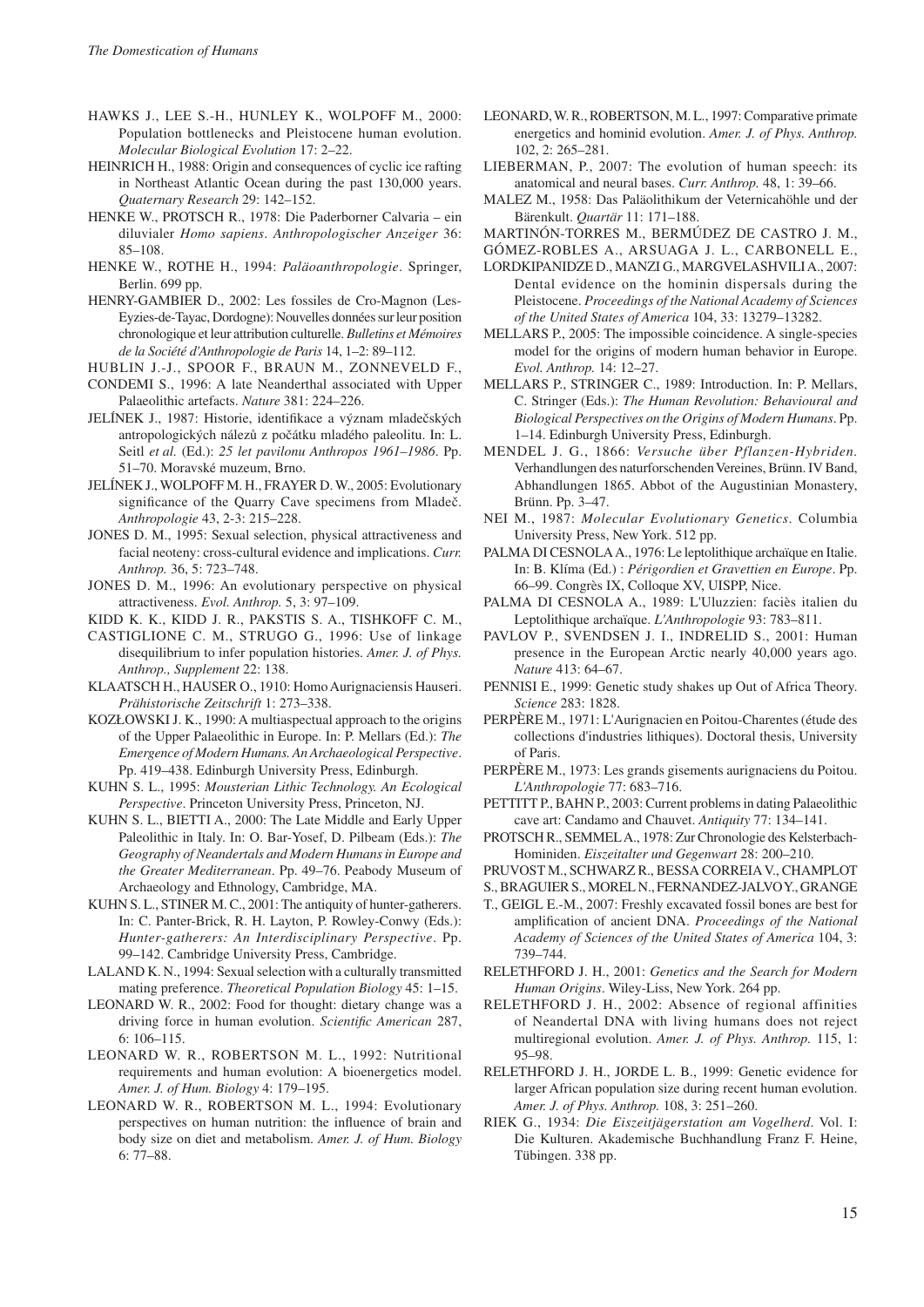Riel-Salvatore J., Clark G. A., 2001: Grave markers. Middle and Early Upper Paleolithic burials and the use of chronotypology in contemporary Paleolithic research. *Curr. Anthrop.* 42: 449–479.

Rougier H., Milota ş., Rodrigo R., Gherase M., Sarcină

L., Moldovan O., Constantin R. G., Franciscus C.,

- Zollikofer P. E., Ponce de León M., Trinkaus E., 2007: Peştera cu Oase 2 and the cranial morphology of early modern Europeans. *Proceedings of the National Academy of Sciences of the U.S.A.* 104, 4: 1165–1170.
- SCHMID E., 1989: Die Elfenbeinstatuette vom Hohlenstein-Stadel im Lonetal. *Fundberichte aus Baden-Württemberg* 14: 33–96.
- Schulz H.-P., 2002: The lithic industry from layers IV–V, Susiluola Cave, western Finland, dated to the Eemian interglacial. *Préhistoire Européenne* 16–17: 7–23.
- Schulz H.-P., Eriksson B., Hirvas H., Huhta P., Jungner
- H., Purhonen P., Ukkonen P., Rankama T., 2002: Excavations at Susiluola Cave. *Suomen Museo* 2002: 5–45.
- SHACKELFORD T. K., LARSEN R. J., 1997: Facial asymmetry as an indicator of psychological, emotional, and physiological distress. *J. of Personality and Social Psychology* 72, 1: 456–466.
- Shang H., Tong H., Zhang S., Chen F., Trinkaus E., 2007: An early modern human from Tianyuan Cave, Zhoukoudian, China. *Proceedings of the National Academy of Sciences of the U.S.A.* 104, 16: 6573–6578.
- SMITH F. H., 1982: Upper Pleistocene hominid evolution in southcentral Europe: a review of the evidence and analysis of trends. *Curr. Anthrop.* 23: 667–686.
- SMITH F. H., 1985: Continuity and change in the origin of modern *Homo sapiens*. *Zeitschrift für Morphologie und Anthropologie* 75: 197–222.
- SMITH F. H., JANKOVIĆ I., KARAVANIĆ I., 2005: The assimilation model, modern human origins in Europe, and the extinction of Neandertals. *Quaternary International* 137: 7–19.
- SMITH F. H., RANYARD G., 1980: Evolution of the supraorbital region in Upper Pleistocene fossil hominids from south-central Europe. *Amer. J. of Phys. Anthrop.* 53: 589–610.

Smith F. H., Trinkaus E., Pettitt P. B., Karavanić I.,

- PAUNOVIĆ M., 1999: Direct radiocarbon dates for Vindija  $G_1$  and Velika Pećina Late Pleistocene hominid remains. *Proceedings of the National Academy of Sciences of the U.S.A*. 96, 22: 12281–12286.
- Soficaru A., Doboş A., Trinkaus E., 2006: Early modern humans from the Peştera Muierii, Baia de Fier, Romania. *Proceedings of the National Academy of Sciences of the U.S.A*. 103, 46: 17196–17201.
- Stiner M. C., 1994: *Honor among thieves. A zooarchaeological study of Neandertal ecology*. Princeton University Press, Princeton, NJ. 447 pp.
- Strauss E., 1999: Can mitochondrial clocks keep time? *Science* 283: 1435–1438.
- STEGUWEIT L., 1999: Intentionelle Schnittmarken auf Tierknochen von Bilzingsleben – Neue lasermikroskopische Untersuchungen. *Praehistoria Thuringica* 3: 64–79.
- STRINGER C. B., 1984a: Human evolution and biological adaptation in the Pleistocene. In: R. Foley (Ed.): *Hominid Evolution and Community Ecology: Prehistoric Human Adaptation in Biological Perspective*. Pp. 55–83. Academic Press, London.
- STRINGER C. B., 1984b: The fate of the Neanderthals. *Natural History* (December): 6–12.

STRINGER C. B., 1985: Middle Pleistocene hominid variability

and the origin of Late Pleistocene humans. In: E. Delson (Ed.): *Ancestors: The Hard Evidence*. Pp. 289–295. Alan R. Liss, New York.

- STRINGER C. B., 1989: The origin of early modern humans: a comparison of the European and non-European evidence. In: P. Mellars, C. Stringer (Eds.): *The Human Revolution: Behavioural and Biological Perspectives on the Origins of Modern Humans*. Pp. 232–244. Edinburgh University Press, Edinburgh.
- STRINGER C. B., ANDREWS P., 1988: Genetic and fossil evidence for the origin of modern humans. *Science* 239: 1263–1268.
- Svoboda J., 1990: The Bohunician. Pp. 169–192. In: J. K. Kozłowski (Ed.): *La mutation*. ERAUL. Liège.
- Svoboda J., 1993: The complex origin of the Upper Paleolithic in the Czech and Slovak Republics. In: H. Knecht, A. Pike-Tay, R. White (Eds.): *Before Lascaux: The Complete Record of the Early Upper Paleolithic*. Pp. 23–36. CRC Press, Boca Raton.
- TEMPLETON A. R., 1996: Gene lineages and human evolution. *Science* 272: 1363.
- TEMPLETON A. R., 2005: Haplotype trees and modern human origins. *Yearbook of Phys. Anthrop.* 48: 33–59.
- TERBERGER T., 1998: Endmesolithische Funde von Drigge, Lkr. Rügen – Kannibalen auf Rügen? *Jahrbuch für Bodendenkmalpflege Mecklenburg-Vorpommern* 46: 7–44.
- TERBERGER T., STREET M., 2003: Jungpaläolithische Menschenreste im westlichen Mitteleuropa und ihr Kontext. In: J. M. Burdukiewicz, L. Fiedler, W.-D. Heinrich, A. Justus, E. Brühl (Eds.): *Erkenntnisjäger: Kultur und Umwelt des frühen Menschen*. Pp. 579–591. Veröffentlichungen des Landesamtes für Archäologie Sachsen-Anhalt – Landesmuseum für Vorgeschichte. Vol. 57/2. Halle.
- Trinkaus E., Le May M., 1982: Occipital bunning among Later Pleistocene hominids. *Amer. J. of Phys. Anthrop.* 57: 7–35.
- Trinkaus E., Moldovan O., Milota ş., Bîlgar A.,
- Sarcina L., Athreya S., Bailey S. E., Rodrigo R.,
- Mircea G., Higham T., Bronk Ramsey C., van der
- PLICHT J., 2003: An early modern human from the Peştera cu Oase, Romania. *Proceedings of the National Academy of Sciences of the U.S.A*. 100, 20: 11231–11236.

Vaquero M., Esteban M., Allué E., Vallverdú J.,

- CARBONELL E., BISCHOFF J. L., 2002: Middle Palaeolithic refugium, or archaeological misconception? A new U-series and radiocarbon chronology of Abric Agut (Capellades, Spain). *J. of Archaeological Science* 29: 953–958.
- Vigilant L., Stoneking M., Harpending H., Hawkes
- K., WILSON A. C., 1991: African populations and the evolution of human mitochondrial DNA. *Science* 253: 1503–1507.
- Wainscoat J., 1987: Out of the Garden of Eden. *Nature* 325: 13.

Wainscoat J. S., Hill A. V. S., Boyce A. L., Flint J.,

- Hernandez M., Thein S. L., Old J. M., Lynch J. R., Falusi
- A. G., WEATHERALL D. J., VLEGG J. B., 1986: Evolutionary relationships of human populations from an analysis of nuclear DNA polymorphisms. *Nature* 319: 491–493.
- Weiss M. L., Mann A. E. 1978: *Human Biology and Behavior: an Anthropological Perspective*. Little, Brown and Co., Boston. 678 pp.
- WHITE R., 1993: Technological and social dimensions of Aurignacian-age body ornaments across Europe. In: H. Knecht, A. Pike-Tay, R. White (Eds.): *Before Lascaux: The Complex Record of the Early Upper Palaeolithic*. Pp. 277–299. CRC Press, Boca Raton.

Wild E. M., Teschler-Nicola M., Kutschera W., Steier P.,

TRINKAUS E., WANEK W., 2005: Direct dating of Early Upper